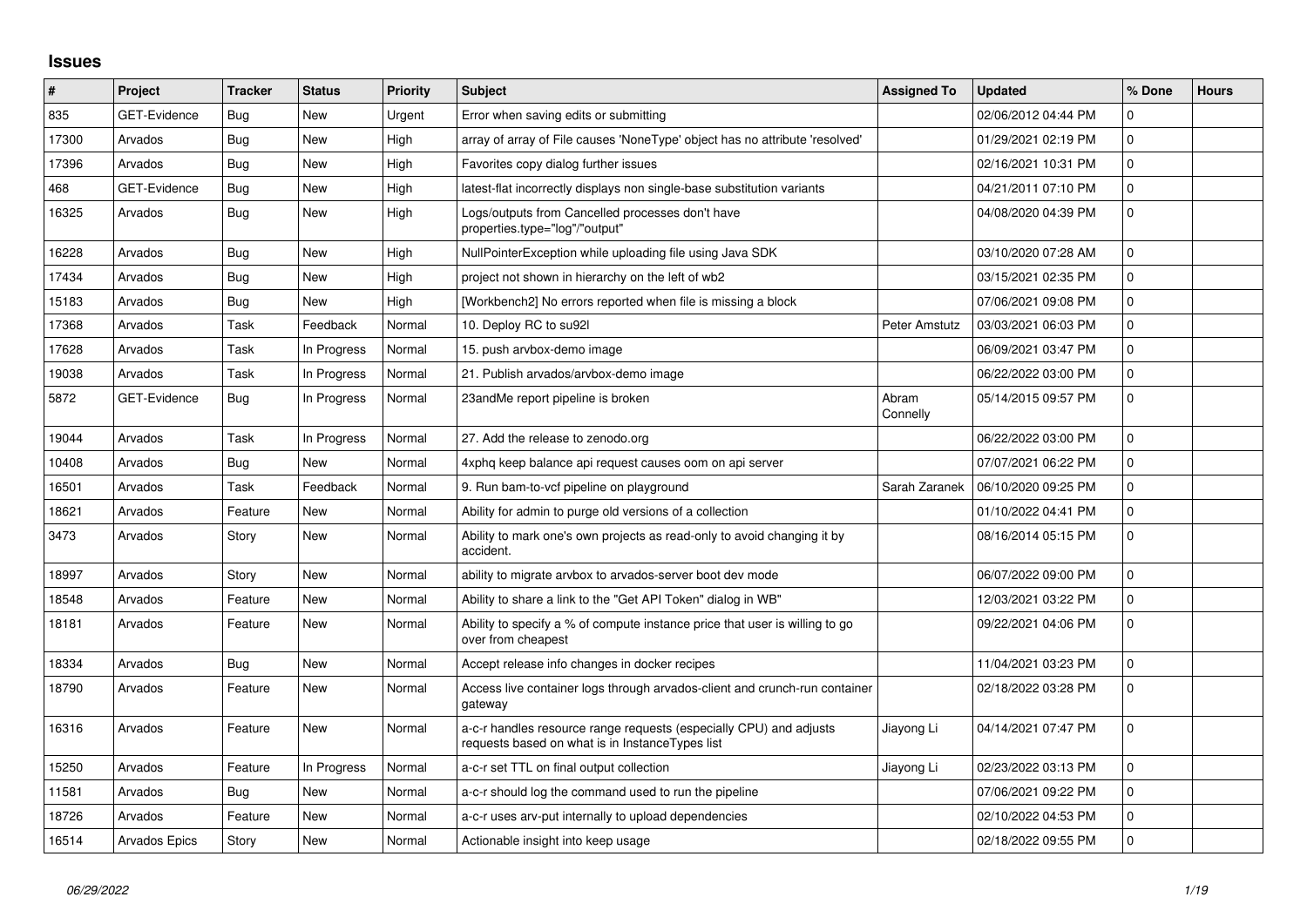| $\sharp$ | Project             | Tracker    | <b>Status</b> | <b>Priority</b> | <b>Subject</b>                                                                                                                                | <b>Assigned To</b> | <b>Updated</b>      | % Done      | <b>Hours</b> |
|----------|---------------------|------------|---------------|-----------------|-----------------------------------------------------------------------------------------------------------------------------------------------|--------------------|---------------------|-------------|--------------|
| 12178    | Arvados             | <b>Bug</b> | New           | Normal          | Activating an account (setting is_active from false to true) does not email<br>the new user                                                   |                    | 07/06/2021 09:11 PM | $\Omega$    |              |
| 18345    | Arvados             | <b>Bug</b> | New           | Normal          | Activity script crash                                                                                                                         |                    | 11/23/2021 09:13 PM | $\mathbf 0$ |              |
| 17185    | Arvados             | Feature    | New           | Normal          | [adc] add broken node metrics                                                                                                                 | Tom Clegg          | 04/28/2021 01:37 PM | $\mathbf 0$ |              |
| 16843    | Arvados             | Feature    | New           | Normal          | [a-d-c] admin cli                                                                                                                             |                    | 07/06/2021 09:08 PM | $\mathbf 0$ |              |
| 18101    | Arvados             | <b>Bug</b> | New           | Normal          | [a-d-c] [AWS] add option to spin up (spot) instances in more/all availability<br>zones in the region                                          |                    | 09/03/2021 08:16 PM | $\mathbf 0$ |              |
| 15051    | Arvados             | Feature    | <b>New</b>    | Normal          | [a-d-c] EC2 driver supports AssumeRole                                                                                                        |                    | 07/06/2021 09:25 PM | $\mathbf 0$ |              |
| 16738    | Arvados             | Feature    | New           | Normal          | [a-d-c] introduce concept of "quota partition"                                                                                                |                    | 07/06/2021 09:08 PM | $\Omega$    |              |
| 18114    | Arvados             | Bug        | New           | Normal          | [a-d-c] slow down retries when CreateInstance returns<br>non-quota/non-throttle errors                                                        |                    | 09/07/2021 06:11 PM | $\mathbf 0$ |              |
| 18161    | Arvados             | <b>Bug</b> | New           | Normal          | [a-d-c] the arvados_dispatchcloud_queue_entries prometheus metric<br>should report actual instance types                                      |                    | 09/16/2021 04:41 PM | $\mathbf 0$ |              |
| 17775    | Arvados             | <b>Bug</b> | New           | Normal          | [a-d-c] the user should be able to see when preemptible nodes get shut<br>down and the running container requeued                             |                    | 12/14/2021 09:01 PM | $\mathbf 0$ |              |
| 17771    | Arvados             | <b>Bug</b> | <b>New</b>    | Normal          | [a-d-c] when a cluster supports preemptible nodes, there should be a knob<br>to allow the user to choose the use of preemptible nodes, or not |                    | 07/06/2021 09:08 PM | $\mathbf 0$ |              |
| 17780    | Arvados             | <b>Bug</b> | New           | Normal          | [a-d-c] when toggling UsePreemptibleInstances, existing containers that<br>are runnable generate lots of errors                               |                    | 07/06/2021 09:07 PM | $\Omega$    |              |
| 482      | GET-Evidence        | Feature    | New           | Normal          | add "affects self (hom or dominant)" checkbox (vs "affects offspring") on<br>result page                                                      | Tom Clegg          | 02/16/2011 02:57 PM | $\Omega$    |              |
| 3025     | Tapestry            | Feature    | New           | Normal          | Add an admin interface feature to export all enrolled users + shipping<br>address as a csv file.                                              |                    | 06/13/2014 08:36 PM | $\mathbf 0$ |              |
| 15783    | Arvados             | Story      | <b>New</b>    | Normal          | Add Arvados services go docs                                                                                                                  |                    | 07/06/2021 09:08 PM | $\mathbf 0$ |              |
| 13514    | Arvados             | Feature    | New           | Normal          | Add arvswitch to shell accounts by default                                                                                                    |                    | 04/22/2020 08:54 PM | $\mathbf 0$ |              |
| 10718    | Arvados             | Bug        | New           | Normal          | add a --user-script option to install-arvados-jobs-image                                                                                      |                    | 07/07/2021 06:21 PM | $\mathbf 0$ |              |
| 19058    | Arvados             | Support    | New           | Normal          | Add code scanning to jenkins pipeline                                                                                                         |                    | 04/27/2022 03:08 PM | $\mathbf 0$ |              |
| 516      | <b>GET-Evidence</b> | Feature    | New           | Normal          | Add conservation track from ucsc                                                                                                              |                    | 02/17/2011 07:08 PM | $\Omega$    |              |
| 925      | <b>GET-Evidence</b> | Feature    | In Progress   | Normal          | Add EVS frequency data                                                                                                                        | Tom Clegg          | 05/16/2012 03:30 PM | $\mathbf 0$ |              |
| 17232    | Arvados             | Support    | New           | Normal          | add example of readRDS() to arvadosR help                                                                                                     |                    | 11/09/2021 07:58 PM | $\mathbf 0$ |              |
| 2231     | Tapestry            | Feature    | New           | Normal          | add flag to choose locale                                                                                                                     | Ward<br>Vandewege  | 02/26/2014 12:34 PM | $\mathbf 0$ |              |
| 8254     | Arvados             | <b>Bug</b> | New           | Normal          | Add Gantt chart for pipeline optimization                                                                                                     |                    | 07/07/2021 06:27 PM | $\mathbf 0$ |              |
| 9241     | GET-Evidence        | Feature    | New           | Normal          | Add "Genes for Good" support for genome report                                                                                                |                    | 05/19/2016 04:52 PM | $\pmb{0}$   |              |
| 6124     | Arvados             | Task       | New           | Normal          | Add "goal mode" infrastructure                                                                                                                | Tom Clegg          | 07/07/2021 06:29 PM | 0           |              |
| 696      | GET-Evidence        | Feature    | New           | Normal          | Add Google Search API                                                                                                                         |                    | 09/15/2011 01:53 PM | $\mathbf 0$ |              |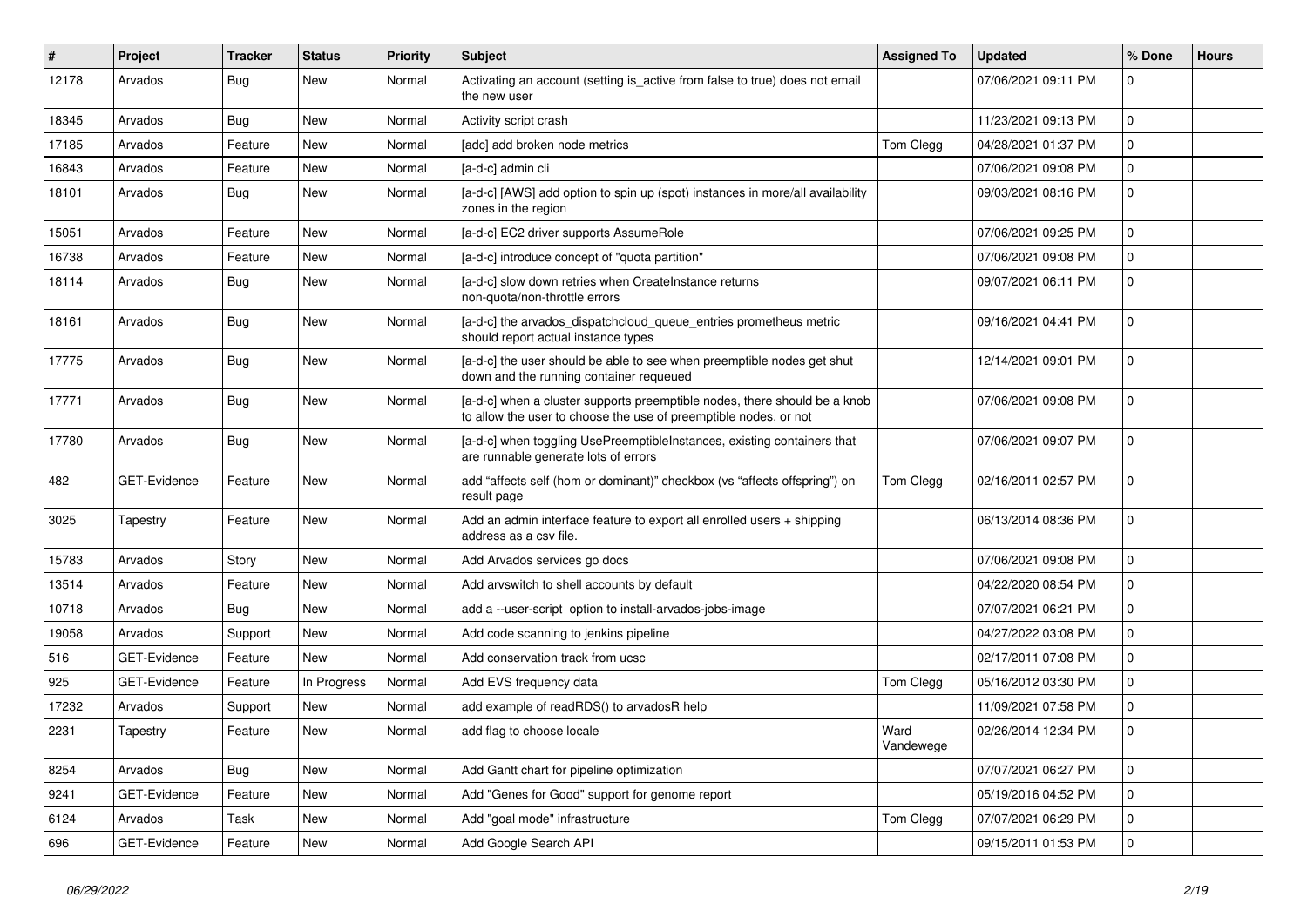| $\vert$ # | Project                | <b>Tracker</b> | <b>Status</b> | <b>Priority</b> | <b>Subject</b>                                                                              | <b>Assigned To</b> | <b>Updated</b>      | % Done      | <b>Hours</b> |
|-----------|------------------------|----------------|---------------|-----------------|---------------------------------------------------------------------------------------------|--------------------|---------------------|-------------|--------------|
| 5571      | Tapestry               | Feature        | New           | Normal          | Add hulD to 'aaData' entries in 'public_genetic_data.json' request                          |                    | 03/25/2015 09:47 PM | $\Omega$    |              |
| 10164     | Arvados                | Feature        | New           | Normal          | Additional Crunch job logging controls                                                      |                    | 07/07/2021 06:23 PM | $\mathbf 0$ |              |
| 18239     | Arvados                | Story          | New           | Normal          | Add Kubernetes testing to CI                                                                |                    | 11/09/2021 07:56 PM | 0           |              |
| 16561     | Arvados                | Story          | In Progress   | Normal          | Add "Listen" to Services config                                                             | Tom Clegg          | 06/28/2022 07:42 PM | 0           |              |
| 17148     | Arvados                | Feature        | New           | Normal          | add logging middleware to lib/cmd                                                           |                    | 06/07/2021 02:42 PM | 0           |              |
| 12978     | Arvados                | Feature        | New           | Normal          | Add method uuid() to collections                                                            |                    | 01/19/2018 04:10 PM | $\mathbf 0$ |              |
| 6143      | GET-Evidence           | Bug            | New           | Normal          | Add 'nofollow' to download links for report                                                 | Abram<br>Connelly  | 05/27/2015 08:21 PM | 0           |              |
| 1080      | GET-Evidence           | Feature        | New           | Normal          | Add non-reference variant counts to metadata                                                | Madeleine Ball     | 08/14/2012 05:28 PM | $\mathbf 0$ |              |
| 16782     | <b>Arvados Epics</b>   | Story          | New           | Normal          | Add-on module system                                                                        |                    | 02/18/2022 09:55 PM | 0           |              |
| 18501     | Arvados                | <b>Bug</b>     | New           | Normal          | Add option in ARV GUI to open link in new tab                                               |                    | 11/30/2021 03:43 PM | 0           |              |
| 17674     | Arvados                | Bug            | New           | Normal          | add profiling infrastructure to Rails API server                                            |                    | 06/08/2021 05:53 PM | $\mathbf 0$ |              |
| 6257      | Tapestry               | Story          | In Progress   | Normal          | Add public facing database dump, cron job and Arvados upload                                | Abram<br>Connelly  | 07/07/2015 04:22 PM | 100         |              |
| 15425     | Arvados<br>Workbench 2 | Story          | New           | Normal          | Add "search all versions" checkbox to Search UI                                             |                    | 06/26/2019 05:54 PM | $\mathbf 0$ |              |
| 18197     | Arvados                | Feature        | New           | Normal          | add search option to input selection when running a workflow                                |                    | 09/27/2021 07:41 PM | $\mathbf 0$ |              |
| 17168     | Arvados                | Bug            | In Progress   | Normal          | Add some basic documentation about wb2 to user guide                                        | Sarah Zaranek      | 11/30/2020 09:28 PM | 0           |              |
| 714       | GET-Evidence           | Feature        | New           | Normal          | Add spam-control measures                                                                   |                    | 09/22/2011 06:59 PM | 0           |              |
| 1084      | GET-Evidence           | Feature        | New           | Normal          | Add support for deCODE data                                                                 | Madeleine Ball     | 08/16/2012 11:20 AM | 0           |              |
| 1085      | GET-Evidence           | Feature        | New           | Normal          | Add support for Family Tree DNA (FTDNA) data                                                | Madeleine Ball     | 08/16/2012 11:23 AM | 0           |              |
| 18970     | Arvados                | Feature        | New           | Normal          | Add support for publicly shared collections (anonymous user)                                |                    | 04/04/2022 03:17 PM | $\mathbf 0$ |              |
| 19162     | Arvados                | Task           | New           | Normal          | Add tests                                                                                   | Peter Amstutz      | 06/22/2022 03:09 PM | $\mathbf 0$ |              |
| 15689     | Arvados                | Feature        | New           | Normal          | Add the ability to start arvbox with a specific arvados repo                                |                    | 10/04/2019 02:50 PM | 0           |              |
| 10354     | Arvados                | Story          | New           | Normal          | Add varchar_pattern_ops to all relevant PostgreSQL UUID indexes                             | <b>Tom Morris</b>  | 07/07/2021 06:22 PM | $\mathbf 0$ |              |
| 17274     | Arvados                | Story          | New           | Normal          | Add "viewer.commonwl.org" DNS alias                                                         | Peter Amstutz      | 02/24/2021 07:45 PM | 0           |              |
| 6412      | Tapestry               | Bug            | New           | Normal          | Admin cannot use UserFilesController#reprocess unless admin account is<br>marked "enrolled" |                    | 06/24/2015 08:16 PM | $\mathbf 0$ |              |
| 15347     | Arvados<br>Workbench 2 | Bug            | New           | Normal          | [Admin functionality] Admin cannot see another user's content inside the<br>trash           |                    | 02/12/2020 03:03 PM | 0           |              |
| 18499     | Arvados                | Bug            | New           | Normal          | Advanced Dialog on collections shows the manifest_text as null                              |                    | 11/30/2021 03:38 PM | $\mathbf 0$ |              |
| 18280     | Arvados                | <b>Bug</b>     | New           | Normal          | Advanced Search in ARV PROD GUI non-functional                                              |                    | 10/20/2021 04:46 PM | 0           |              |
| 18192     | Arvados                | Bug            | New           | Normal          | Advanced search is showing ROX IDs in the search field syntax instead of<br>clear values    |                    | 09/27/2021 07:13 PM | 0           |              |
| 19052     | Arvados                | <b>Bug</b>     | Feedback      | Normal          | Advanced search shows wrong value in owner column                                           | Daniel Kutyła      | 06/22/2022 03:05 PM | 100         |              |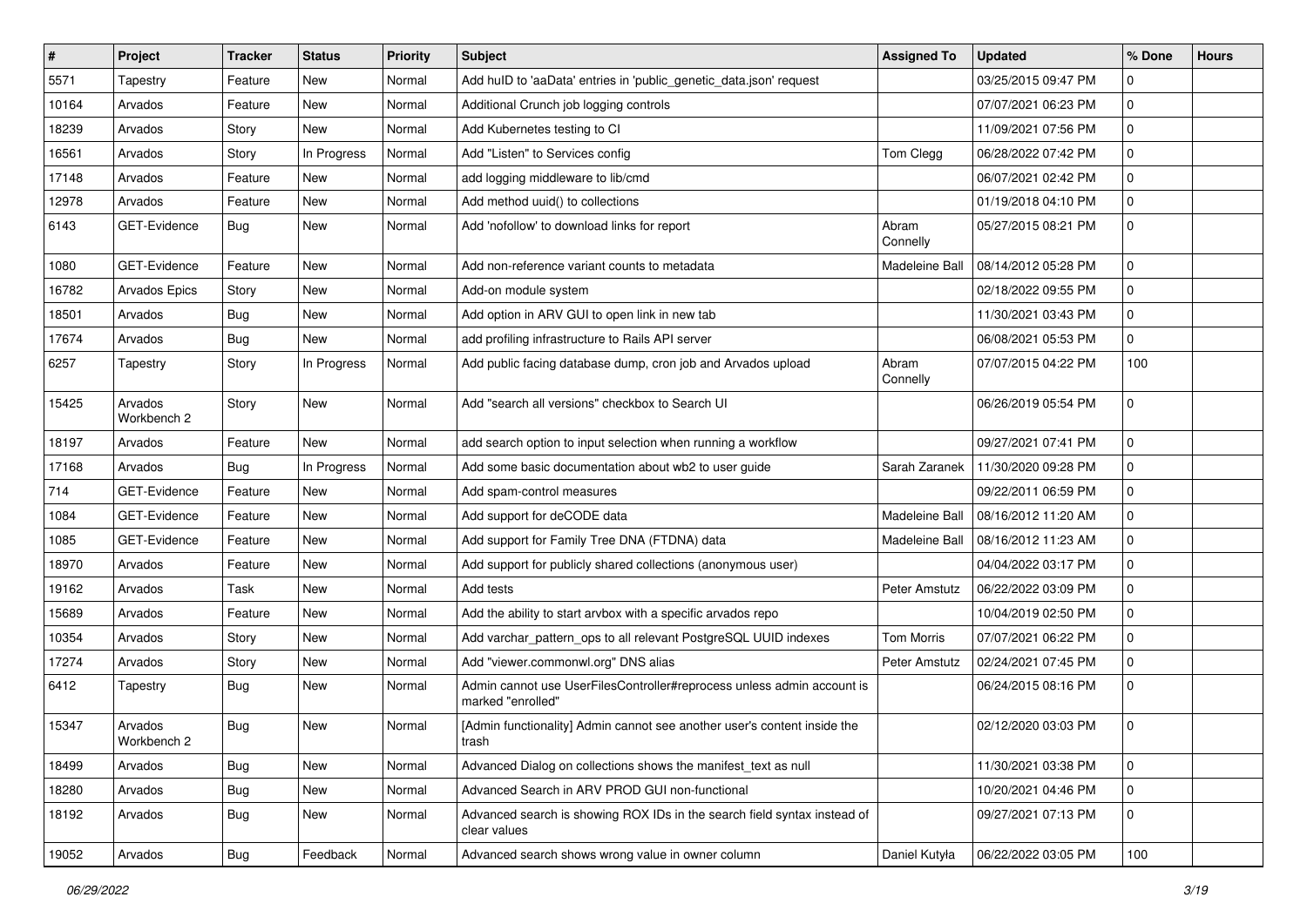| ∦     | Project      | <b>Tracker</b> | <b>Status</b> | <b>Priority</b> | <b>Subject</b>                                                                                                            | <b>Assigned To</b> | <b>Updated</b>      | % Done      | <b>Hours</b> |
|-------|--------------|----------------|---------------|-----------------|---------------------------------------------------------------------------------------------------------------------------|--------------------|---------------------|-------------|--------------|
| 18840 | Arvados      | Feature        | New           | Normal          | Algorithm to repack small files into larger blocks                                                                        |                    | 03/08/2022 03:15 PM | $\Omega$    |              |
| 495   | GET-Evidence | Bug            | New           | Normal          | Allele frequency missing for rs41281314                                                                                   | Tom Clegg          | 02/15/2011 03:17 PM | $\mathbf 0$ |              |
| 19196 | Arvados      | Feature        | New           | Normal          | Allow API select parameter to add/remove fields from the default set                                                      |                    | 06/14/2022 02:35 PM | $\mathbf 0$ |              |
| 5861  | Arvados      | Task           | New           | Normal          | Allow editing pipeline parameters in workbench                                                                            | Tom Clegg          | 02/14/2017 08:00 PM | $\mathbf 0$ |              |
| 488   | GET-Evidence | Feature        | New           | Normal          | Allow non-nsSNP variants                                                                                                  | Tom Clegg          | 02/16/2011 02:56 PM | $\mathbf 0$ |              |
| 17304 | Arvados      | Feature        | New           | Normal          | Allow setting properties on processes                                                                                     |                    | 01/29/2021 04:59 PM | $\Omega$    |              |
| 12239 | Arvados      | Story          | New           | Normal          | Allow templating of the collection sharing web page                                                                       |                    | 07/06/2021 09:18 PM | $\mathbf 0$ |              |
| 16563 | Arvados      | Feature        | New           | Normal          | All services support TLS directly                                                                                         |                    | 06/24/2020 06:56 PM | $\mathbf 0$ |              |
| 14622 | GET-Evidence | Bug            | New           | Normal          | Annotate I7g CWL pipeline                                                                                                 | Ben Carr           | 12/17/2018 02:15 PM | $\mathbf 0$ |              |
| 7300  | Lightning    | Story          | New           | Normal          | Annotate Tiling 1.0 public library                                                                                        |                    | 05/15/2019 06:12 PM | $\mathbf 0$ |              |
| 7695  | Arvados      | <b>Bug</b>     | New           | Normal          | [API] Accept collection UUID as a job's docker image constraint                                                           |                    | 07/07/2021 06:27 PM | $\mathbf 0$ |              |
| 15320 | Arvados      | Feature        | New           | Normal          | [API] add integration test for new user signup                                                                            |                    | 07/06/2021 09:08 PM | $\mathbf 0$ |              |
| 7141  | Arvados      | <b>Bug</b>     | New           | Normal          | [API] Advertise anonymous token in discovery document                                                                     |                    | 07/07/2021 06:28 PM | 0           |              |
| 4650  | Arvados      | Feature        | New           | Normal          | [API] API method and CLI shortcut for refreshing the signatures on some<br>block locators (without creating a collection) |                    | 07/07/2021 06:35 PM | $\mathbf 0$ |              |
| 4175  | Arvados      | <b>Bug</b>     | New           | Normal          | [API] API method and interface to check if a bugfix is deployed on a cluster                                              |                    | 07/07/2021 06:36 PM | $\mathbf 0$ |              |
| 4288  | Arvados      | <b>Bug</b>     | New           | Normal          | [API] api server docker_images endpoint                                                                                   |                    | 07/07/2021 06:35 PM | $\mathbf 0$ |              |
| 4919  | Arvados      | Story          | New           | Normal          | [API] Arvados clients can use standard OAuth2 protocol instead of custom<br>token handling mechanism                      |                    | 07/07/2021 06:31 PM | $\mathbf 0$ |              |
| 10767 | Arvados      | Feature        | New           | Normal          | [API] [arvados-ws] remove all websockets and puma related code from the<br>api server codebase                            |                    | 07/06/2021 09:11 PM | $\Omega$    |              |
| 11260 | Arvados      | <b>Bug</b>     | New           | Normal          | [API] "arv group contents" produces a 404 error (seems to POST instead<br>of GET?)                                        |                    | 07/06/2021 09:24 PM | $\Omega$    |              |
| 4273  | Arvados      | <b>Bug</b>     | New           | Normal          | [API] as admin user, permission denied canceling a job (started by another<br>user)                                       |                    | 07/07/2021 06:35 PM | $\mathbf 0$ |              |
| 9262  | Arvados      | Feature        | New           | Normal          | [API] Associate admin privileges with token instead of user account                                                       |                    | 01/15/2020 09:03 PM | $\mathbf 0$ |              |
| 14405 | Arvados      | <b>Bug</b>     | New           | Normal          | [API] Avoid long-running transactions when sweeping trashed objects                                                       |                    | 07/06/2021 09:09 PM | $\mathbf 0$ |              |
| 8346  | Arvados      | <b>Bug</b>     | New           | Normal          | [API] Bad compute node address detection on private networks                                                              |                    | 07/07/2021 06:27 PM | $\mathbf 0$ |              |
| 13766 | Arvados      | <b>Bug</b>     | In Progress   | Normal          | [API] bug in libyaml / Pysch used by API server to parse yaml                                                             | Peter Amstutz      | 07/06/2021 09:26 PM | 50          |              |
| 11531 | Arvados      | <b>Bug</b>     | New           | Normal          | [API] clean up stale/conflicting dns data from deleted node records                                                       |                    | 07/06/2021 09:23 PM | 0           |              |
| 3162  | Arvados      | Feature        | New           | Normal          | [API] Client can request signed locators for specific blobs from API server                                               |                    | 07/07/2014 11:42 AM | $\mathbf 0$ |              |
| 18205 | Arvados      | Feature        | New           | Normal          | [api] [cloud] add live compute instance price to container record                                                         |                    | 06/15/2022 02:45 PM | 0           |              |
| 14016 | Arvados      | Feature        | New           | Normal          | [API] Container request can provide existing collection UUID that will<br>accept CR output                                |                    | 07/06/2021 09:09 PM | 0           |              |
| 15582 | Arvados      | Feature        | New           | Normal          | [API] [Controller] Per-user client login permissions                                                                      |                    | 08/21/2019 05:40 PM | 0           |              |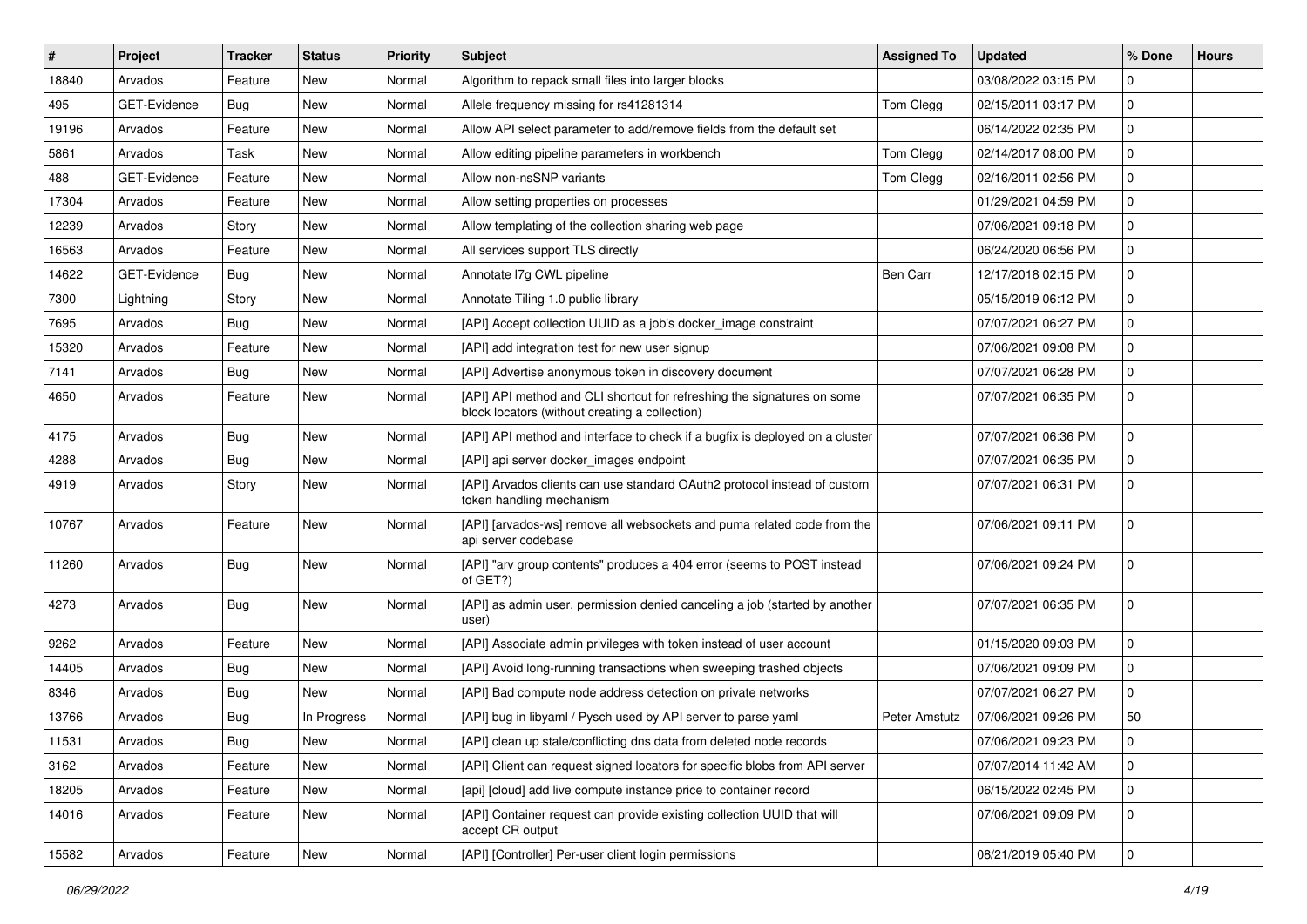| #     | Project   | <b>Tracker</b> | <b>Status</b> | <b>Priority</b> | <b>Subject</b>                                                                                                                                                   | <b>Assigned To</b> | <b>Updated</b>      | % Done      | <b>Hours</b> |
|-------|-----------|----------------|---------------|-----------------|------------------------------------------------------------------------------------------------------------------------------------------------------------------|--------------------|---------------------|-------------|--------------|
| 18936 | Arvados   | <b>Bug</b>     | New           | Normal          | [api] [controller] remove reader_token support                                                                                                                   |                    | 06/22/2022 02:56 PM | $\Omega$    |              |
| 17314 | Arvados   | Bug            | <b>New</b>    | Normal          | [API] [controller] [Workbench] 404 on foreign user UUID in admin interface                                                                                       |                    | 07/06/2021 09:08 PM | $\mathbf 0$ |              |
| 11153 | Arvados   | Feature        | New           | Normal          | [API] create token script should allow operator to provide token scopes<br>and opaque comment                                                                    |                    | 07/07/2021 05:25 PM | $\mathbf 0$ |              |
| 5906  | Arvados   | Bug            | New           | Normal          | [API] crunch-dispatch should mark a job failed when its repository cannot<br>be fetched                                                                          |                    | 07/07/2021 06:29 PM | $\mathbf 0$ |              |
| 7312  | Arvados   | Bug            | New           | Normal          | [API] CSS+images missing on login_failure.html                                                                                                                   |                    | 07/07/2021 06:28 PM | $\mathbf 0$ |              |
| 14070 | Arvados   | <b>Bug</b>     | New           | Normal          | API DB needs an index on collections name                                                                                                                        |                    | 10/17/2018 04:21 PM | $\mathbf 0$ |              |
| 15588 | Arvados   | <b>Bug</b>     | New           | Normal          | [API] "DefaultReplication: 0" should be an error                                                                                                                 |                    | 07/06/2021 09:12 PM | $\Omega$    |              |
| 11582 | Arvados   | Feature        | New           | Normal          | [API] Delete old job/container logs in main server process, instead of rake<br>tasks invoked from cron jobs                                                      |                    | 07/06/2021 09:22 PM | $\Omega$    |              |
| 4767  | Arvados   | Bug            | New           | Normal          | [API] Discovery doc should fix its incorrect "list" method description to be<br>identical to "index"                                                             |                    | 07/07/2021 06:31 PM | $\mathbf 0$ |              |
| 3817  | Arvados   | Bug            | New           | Normal          | [API] Discovery document schema does not include generated fields like<br>job dependencies                                                                       |                    | 07/07/2021 06:36 PM | $\mathbf 0$ |              |
| 3818  | Arvados   | Feature        | New           | Normal          | [API] Discovery document schema should include whether field on<br>resource is writable or read-only.                                                            |                    | 07/06/2021 09:27 PM | $\mathbf 0$ |              |
| 5335  | Lightning | Story          | New           | Normal          | [API] [Documentation] Specify how to find the variants in a gene                                                                                                 |                    | 05/15/2019 06:21 PM | $\mathbf 0$ |              |
| 6601  | Arvados   | Bug            | New           | Normal          | [API] Do not accept an empty SSH key as valid                                                                                                                    |                    | 07/07/2021 06:29 PM | $\mathbf 0$ |              |
| 12510 | Arvados   | <b>Bug</b>     | New           | Normal          | [API] Don't create an index if it exists already. Will break install if we<br>manually added it,                                                                 |                    | 07/06/2021 09:16 PM | $\mathbf 0$ |              |
| 5781  | Arvados   | Story          | In Progress   | Normal          | [API] [DRAFT] Provide API methods for manipulating and combining<br>collections                                                                                  |                    | 07/07/2021 06:30 PM | $\mathbf 0$ |              |
| 16250 | Arvados   | Bug            | New           | Normal          | API Endpoint not found when opening advanced menu of collection                                                                                                  |                    | 03/13/2020 06:26 AM | $\mathbf 0$ |              |
| 11547 | Arvados   | <b>Bug</b>     | New           | Normal          | [API] Excessive memory and time consumed by API and dispatch when<br>container fields (like "mounts") are large                                                  |                    | 07/06/2021 09:23 PM | $\mathbf 0$ |              |
| 9148  | Arvados   | Story          | <b>New</b>    | Normal          | [API] Finalize and document the collections/provenance and<br>collections/used_by API calls                                                                      |                    | 07/07/2021 06:25 PM | $\mathbf 0$ |              |
| 12791 | Arvados   | Bug            | New           | Normal          | [API] fix race between arrival of trash time and next sweep                                                                                                      |                    | 07/06/2021 09:11 PM | $\mathbf 0$ |              |
| 11261 | Arvados   | Bug            | New           | Normal          | [API] full text search on pipeline instances table is extremely slow (wrong<br>index?)                                                                           |                    | 07/06/2021 09:24 PM | $\mathbf 0$ |              |
| 8566  | Arvados   | Story          | New           | Normal          | [API] Go code to implement the Arvados API permissions model                                                                                                     |                    | 07/07/2021 06:25 PM | 0           |              |
| 17424 | Arvados   | <b>Bug</b>     | New           | Normal          | [API] group contents endpoint edge cases with filter on uuid                                                                                                     |                    | 03/08/2021 08:48 PM | $\mathbf 0$ |              |
| 13763 | Arvados   | <b>Bug</b>     | New           | Normal          | [API] groups#contents response should obey caller-provided order (not<br>sort on type first)                                                                     |                    | 07/06/2021 09:10 PM | $\mathbf 0$ |              |
| 2679  | Arvados   | Story          | New           | Normal          | [API] If enabled by user via "preferences" checkbox in Workbench,<br>notification service sends email to owner when a workflow finishes, fails, or<br>is failing |                    | 07/06/2021 09:12 PM | $\mathbf 0$ |              |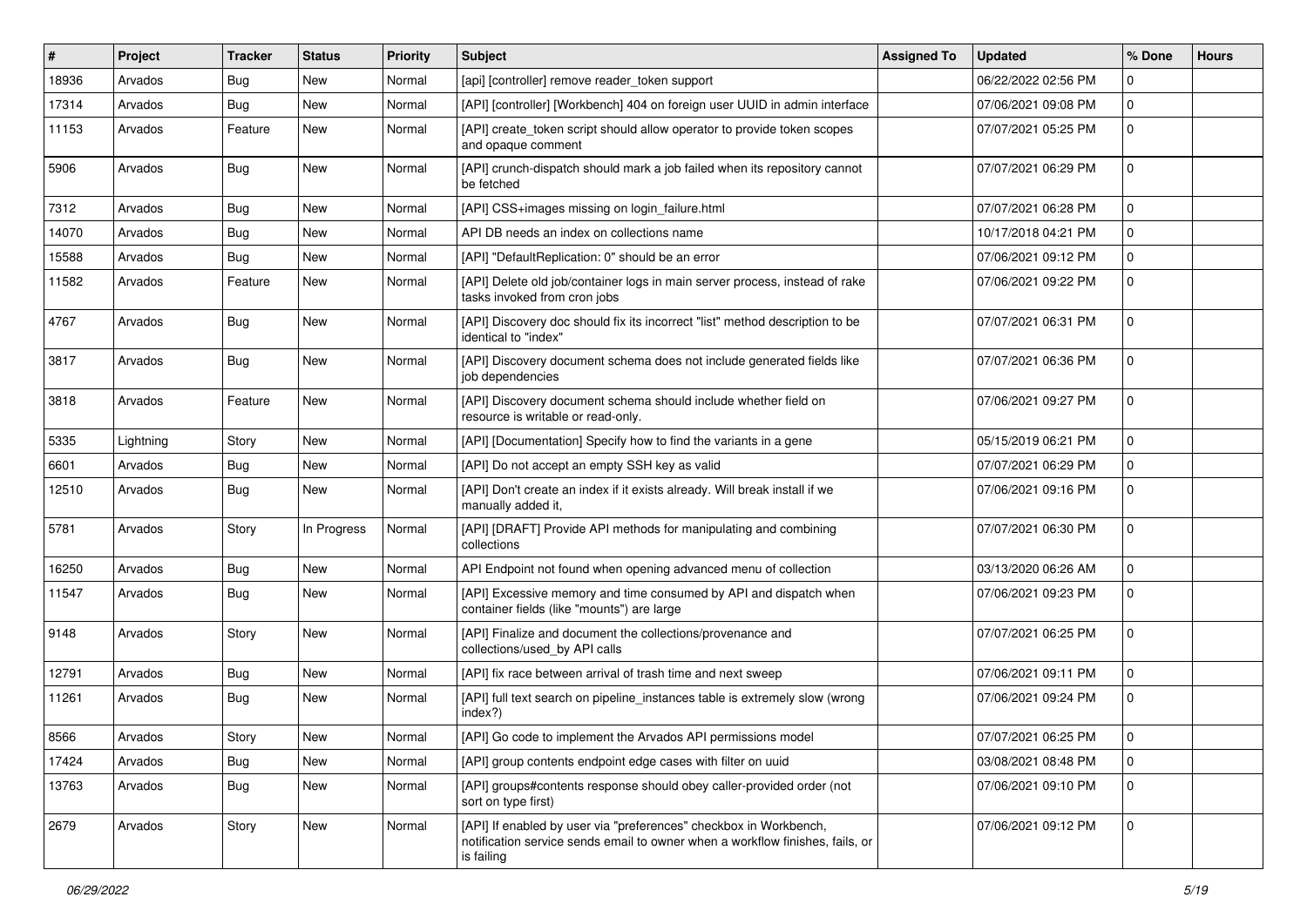| $\vert$ # | Project   | <b>Tracker</b> | <b>Status</b> | <b>Priority</b> | <b>Subject</b>                                                                                                                             | <b>Assigned To</b> | <b>Updated</b>      | % Done      | <b>Hours</b> |
|-----------|-----------|----------------|---------------|-----------------|--------------------------------------------------------------------------------------------------------------------------------------------|--------------------|---------------------|-------------|--------------|
| 5331      | Lightning | Story          | <b>New</b>    | Normal          | [API] Implement filtering on API calls                                                                                                     |                    | 05/15/2019 06:23 PM | $\Omega$    |              |
| 5334      | Lightning | Story          | <b>New</b>    | Normal          | [API] Implement GET /callsets/{callset-name}/gvcf API call                                                                                 |                    | 05/15/2019 06:22 PM | $\Omega$    |              |
| 5329      | Lightning | Story          | <b>New</b>    | Normal          | [API] Implement GET /callsets/{callset-name}/tile-variants                                                                                 |                    | 05/15/2019 06:24 PM | $\pmb{0}$   |              |
| 5901      | Arvados   | Bug            | <b>New</b>    | Normal          | [API] Improve performance of large requests in parallel                                                                                    |                    | 07/07/2021 06:29 PM | $\mathbf 0$ |              |
| 6642      | Arvados   | Story          | <b>New</b>    | Normal          | [API] Include a mechanism to automatically trust some clients                                                                              |                    | 07/07/2021 06:29 PM | $\pmb{0}$   |              |
| 10127     | Arvados   | <b>Bug</b>     | <b>New</b>    | Normal          | [API] In each request log entry, report time spent getting current<br>permission graph                                                     |                    | 07/07/2021 06:23 PM | $\mathbf 0$ |              |
| 7127      | Arvados   | Feature        | <b>New</b>    | Normal          | [API] Job log cleaner should not clean logs when the job's log is the empty<br>collection                                                  |                    | 07/07/2021 06:28 PM | $\mathbf 0$ |              |
| 7621      | Arvados   | Story          | <b>New</b>    | Normal          | [API] Job model validates that the script exists in the repository at<br>script version                                                    |                    | 07/07/2021 06:28 PM | 0           |              |
| 8638      | Arvados   | Bug            | <b>New</b>    | Normal          | [API] List queries using "distinct" option return incorrect number of<br>items available                                                   |                    | 07/07/2021 06:25 PM | 0           |              |
| 4991      | Arvados   | Bug            | New           | Normal          | [API] Make user.send_profile_created_notification detect preference<br>changes better                                                      |                    | 01/28/2015 06:59 PM | $\pmb{0}$   |              |
| 6922      | Arvados   | Bug            | <b>New</b>    | Normal          | [API] [Maybe] Update API server to support Git 1.7.2                                                                                       |                    | 07/07/2021 06:28 PM | $\pmb{0}$   |              |
| 3976      | Arvados   | Bug            | New           | Normal          | [API] Non-admin users should see all nodes with crunch_worker_state<br>busy/idle, regardless of ping age.                                  | Tom Morris         | 07/07/2021 06:36 PM | $\mathbf 0$ |              |
| 13688     | Arvados   | Feature        | <b>New</b>    | Normal          | [API] optional asynchronous flag for create/update operations                                                                              |                    | 04/22/2020 09:08 PM | $\mathbf 0$ |              |
| 6240      | Arvados   | Bug            | New           | Normal          | [API] "order" params should be rejected or used (not silently ignored) even<br>when they reference columns missing from the "select" param |                    | 07/07/2021 06:29 PM | $\mathbf 0$ |              |
| 14200     | Arvados   | Feature        | <b>New</b>    | Normal          | [API] Reduce privilege exposure via API tokens in multi-cluster workflows                                                                  |                    | 07/06/2021 09:09 PM | 0           |              |
| 3622      | Arvados   | <b>Bug</b>     | New           | Normal          | [API] [refactor] Move system_group, system_user, etc to class methods in<br>Group and User                                                 |                    | 07/06/2021 09:27 PM | $\mathbf 0$ |              |
| 5840      | Arvados   | Feature        | <b>New</b>    | Normal          | [API] Relax repository name constraints to permit [-_.] -- ideally allow<br>anything github allows                                         |                    | 07/07/2021 06:30 PM | $\mathbf 0$ |              |
| 18862     | Arvados   | Bug            | <b>New</b>    | Normal          | [api] remove replay job log rake task                                                                                                      |                    | 03/14/2022 03:43 PM | $\mathbf 0$ |              |
| 10405     | Arvados   | Story          | <b>New</b>    | Normal          | [API] Remove unimplemented fields from api_client_authorization                                                                            |                    | 07/07/2021 06:22 PM | $\mathbf 0$ |              |
| 18016     | Arvados   | Bug            | <b>New</b>    | Normal          | [api] remove unused last used at and last used by ip address columns<br>on api_client_authorizations table                                 |                    | 08/12/2021 02:52 PM | $\mathbf 0$ |              |
| 17953     | Arvados   | Story          | <b>New</b>    | Normal          | [api] Remove unused "node" object                                                                                                          |                    | 11/23/2021 09:28 PM | $\mathbf 0$ |              |
| 18008     | Arvados   | Bug            | <b>New</b>    | Normal          | [api] reqid not always being recorded in the api server log                                                                                |                    | 08/11/2021 05:06 PM | 0           |              |
| 15938     | Arvados   | <b>Bug</b>     | <b>New</b>    | Normal          | [API] requesting collections via POST with _method=GET returns one<br>result                                                               |                    | 12/17/2019 05:51 PM | $\mathbf 0$ |              |
| 13007     | Arvados   | Story          | <b>New</b>    | Normal          | [API] Review Postgres index usage                                                                                                          |                    | 01/26/2018 05:04 PM | $\mathbf 0$ |              |
| 4404      | Arvados   | Feature        | New           | Normal          | [API] [SDKs] Include provenance information for uploaded Collections                                                                       |                    | 07/07/2021 06:35 PM | $\Omega$    |              |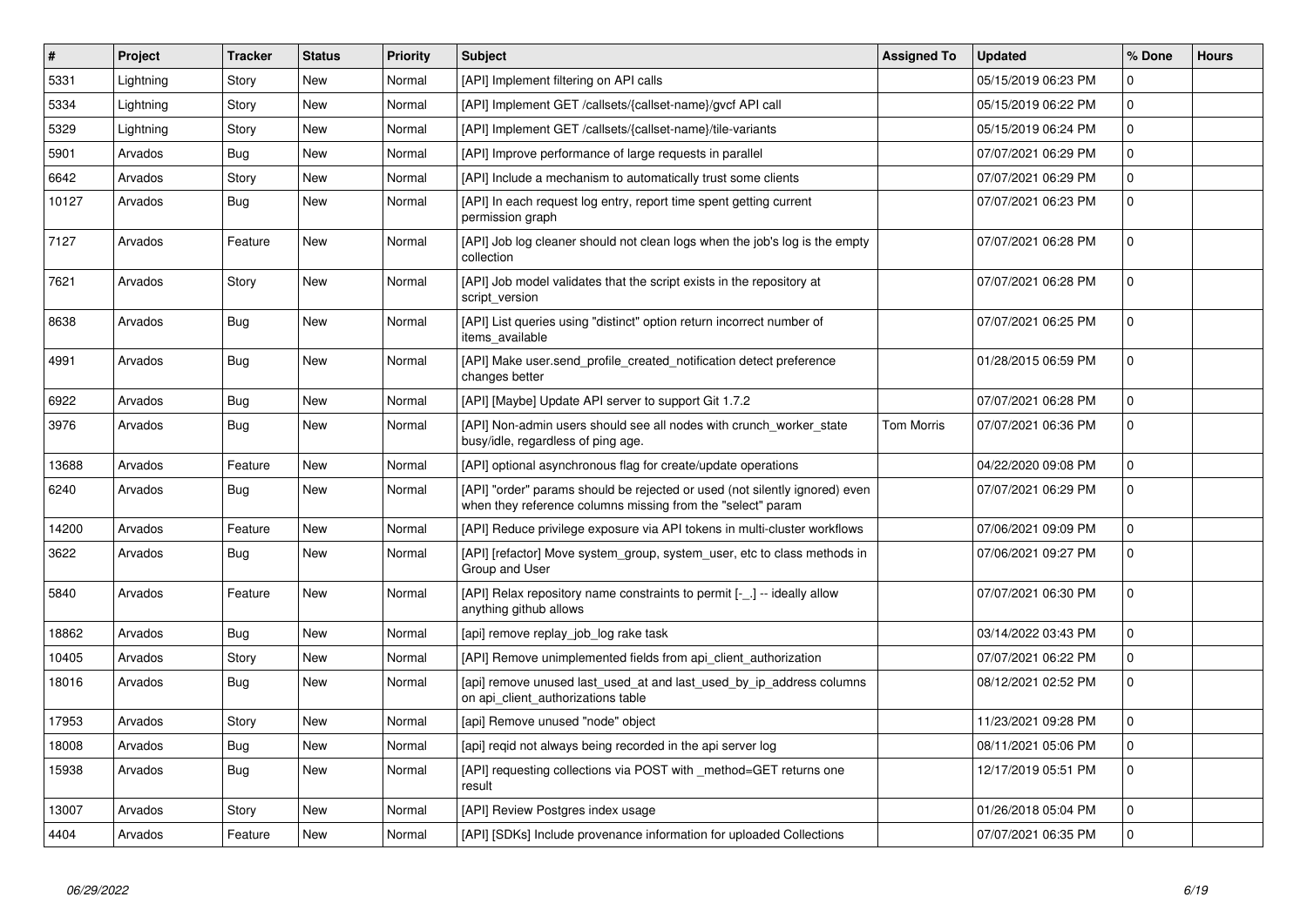| #     | Project | Tracker    | <b>Status</b> | <b>Priority</b> | Subject                                                                                                                                                                              | <b>Assigned To</b> | <b>Updated</b>      | % Done      | <b>Hours</b> |
|-------|---------|------------|---------------|-----------------|--------------------------------------------------------------------------------------------------------------------------------------------------------------------------------------|--------------------|---------------------|-------------|--------------|
| 10849 | Arvados | Story      | <b>New</b>    | Normal          | [API] [SDKs] When client and server versions differ, the server must either<br>implement the API the client expects, or return an error.                                             |                    | 07/07/2021 06:21 PM | $\Omega$    |              |
| 14457 | Arvados | Feature    | <b>New</b>    | Normal          | [api] send e-mail notification to user when their arvados account is<br>activated                                                                                                    |                    | 07/06/2021 09:09 PM | $\mathbf 0$ |              |
| 12244 | Arvados | Feature    | <b>New</b>    | Normal          | API server bulk transfers for keep-balance collection retrieval                                                                                                                      |                    | 09/13/2017 10:08 AM | $\mathbf 0$ |              |
| 6772  | Arvados | <b>Bug</b> | New           | Normal          | [API] Should not be necessary to host git repos on the same host as API<br>server                                                                                                    |                    | 07/07/2021 06:29 PM | 0           |              |
| 7166  | Arvados | Bug        | <b>New</b>    | Normal          | [API] specifying an invalid filter should result in an error                                                                                                                         |                    | 07/07/2021 06:28 PM | 0           |              |
| 15918 | Arvados | Feature    | <b>New</b>    | Normal          | [API] Support GA4GH WES as a core API                                                                                                                                                |                    | 01/17/2020 02:28 PM | $\mathbf 0$ |              |
| 6992  | Arvados | <b>Bug</b> | <b>New</b>    | Normal          | [API] Support numeric filter comparisons for numeric fields                                                                                                                          |                    | 07/07/2021 06:28 PM | 0           |              |
| 5960  | Arvados | Feature    | New           | Normal          | [API] Support transactional update of collections by multiple writers                                                                                                                |                    | 01/15/2020 07:46 PM | $\mathbf 0$ |              |
| 9150  | Arvados | Story      | <b>New</b>    | Normal          | [API] Synthetic collections include the "kind" field                                                                                                                                 |                    | 07/07/2021 06:25 PM | $\mathbf 0$ |              |
| 16008 | Arvados | Feature    | <b>New</b>    | Normal          | API to query permissions (for use by 3rd party integrations)                                                                                                                         |                    | 01/13/2020 06:24 PM | 0           |              |
| 9143  | Arvados | <b>Bug</b> | New           | Normal          | [API] Trying to update a collection by PDH raises a NoMethodError                                                                                                                    |                    | 07/07/2021 06:25 PM | $\mathbf 0$ |              |
| 12349 | Arvados | <b>Bug</b> | <b>New</b>    | Normal          | [API] Validate container requests "output_path must be in a writable<br>mount"                                                                                                       |                    | 09/27/2017 04:15 PM | $\mathbf 0$ |              |
| 5738  | Arvados | <b>Bug</b> | <b>New</b>    | Normal          | [API] Validate that selected columns are selectable, and return an error if<br>not                                                                                                   |                    | 07/06/2021 09:26 PM | $\mathbf 0$ |              |
| 6076  | Arvados | <b>Bug</b> | <b>New</b>    | Normal          | [API] walk api server installations and ensure modified_at for collections is<br>unique $+$ ensure modified_at is enforced to be unique at the api level.                            |                    | 07/07/2021 06:29 PM | $\mathbf 0$ |              |
| 11555 | Arvados | Feature    | <b>New</b>    | Normal          | [API] Webhook callbacks for server-to-server communication                                                                                                                           |                    | 07/06/2021 09:23 PM | $\mathbf 0$ |              |
| 3037  | Arvados | <b>Bug</b> | <b>New</b>    | Normal          | [API] websocket clients should not put API tokens in path or query string                                                                                                            |                    | 07/07/2021 06:36 PM | $\mathbf 0$ |              |
| 5767  | Arvados | Feature    | <b>New</b>    | Normal          | [API] Websockets subscribe API should accept a start timestamp, so<br>clients don't have to miss any events logged between the given start time<br>and websocket connection success. |                    | 07/07/2021 06:30 PM | $\pmb{0}$   |              |
| 5582  | Arvados | Feature    | New           | Normal          | [API] [Workbench] Add read-only ("locked") flag to projects                                                                                                                          |                    | 07/07/2021 06:30 PM | $\mathbf 0$ |              |
| 7694  | Arvados | Feature    | New           | Normal          | [API] [Workbench] Check for nonexistent config params during rake<br>config:check                                                                                                    |                    | 07/07/2021 06:27 PM | 0           |              |
| 8195  | Arvados | <b>Bug</b> | <b>New</b>    | Normal          | [API] [Workbench] config:check catches and reports YAML parsing errors                                                                                                               |                    | 07/07/2021 06:27 PM | 0           |              |
| 11593 | Arvados | <b>Bug</b> | <b>New</b>    | Normal          | [API] [Workbench] config option serve static assets to serve static files                                                                                                            |                    | 07/06/2021 09:22 PM | 0           |              |
| 10594 | Arvados | Feature    | <b>New</b>    | Normal          | [API] [Workbench] Error out when unrecognized keys appear in config files                                                                                                            |                    | 07/07/2021 06:21 PM | $\pmb{0}$   |              |
| 6782  | Arvados | Feature    | <b>New</b>    | Normal          | [API] [Workbench] Generate debconf template from config yaml                                                                                                                         |                    | 07/07/2021 06:29 PM | 0           |              |
| 6274  | Arvados | <b>Bug</b> | New           | Normal          | [API] [Workbench] Home project should be a real object (group with<br>group_class="project"), not current_user.                                                                      |                    | 07/07/2021 06:29 PM | $\mathbf 0$ |              |
| 5624  | Arvados | Story      | New           | Normal          | [API] [Workbench] [Performance] Use object caching to improvement<br>performance (such as memcache).                                                                                 |                    | 07/07/2021 06:30 PM | $\mathbf 0$ |              |
| 9425  | Arvados | Story      | New           | Normal          | [API?/Workbench] Search for a link tag value returns linked objects                                                                                                                  |                    | 07/06/2021 09:11 PM | $\pmb{0}$   |              |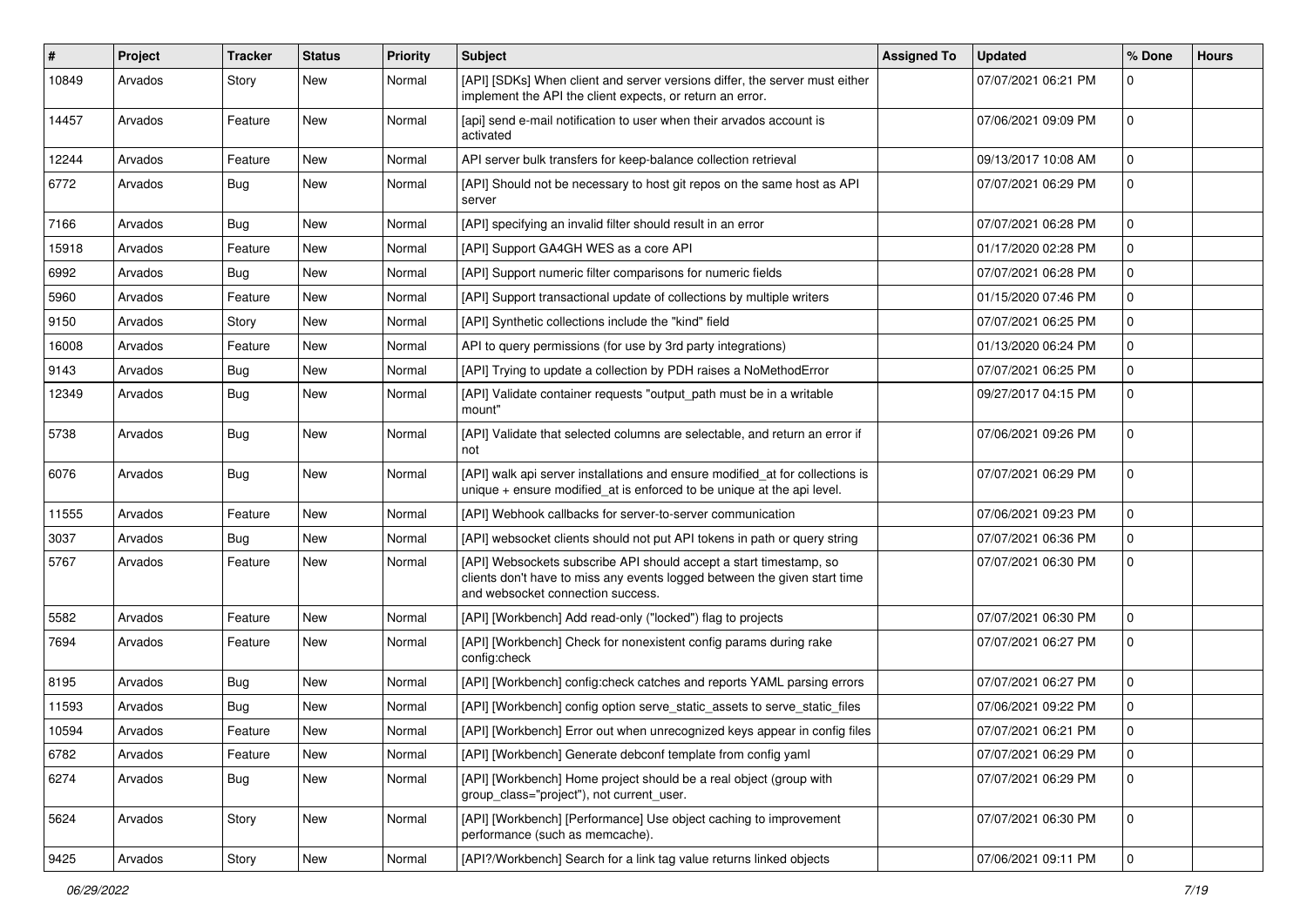| ∦     | Project              | <b>Tracker</b> | <b>Status</b> | <b>Priority</b> | <b>Subject</b>                                                                                                                                                                  | <b>Assigned To</b> | <b>Updated</b>      | % Done      | <b>Hours</b> |
|-------|----------------------|----------------|---------------|-----------------|---------------------------------------------------------------------------------------------------------------------------------------------------------------------------------|--------------------|---------------------|-------------|--------------|
| 11137 | Arvados              | <b>Bug</b>     | New           | Normal          | apt-get upgrade arvados-api-server on Ubuntu 12.04 did not update<br>crunch-job                                                                                                 |                    | 07/07/2021 05:25 PM | $\Omega$    |              |
| 17472 | Arvados              | Story          | In Progress   | Normal          | Architecture for displaying container metrics in workbench                                                                                                                      | Tom Clegg          | 12/16/2021 04:29 PM | 0           |              |
| 18564 | Arvados              | Feature        | New           | Normal          | [art] run jenkins release build steps with a set of parameters                                                                                                                  |                    | 06/08/2022 03:20 PM | $\mathbf 0$ |              |
| 15941 | Arvados Epics        | Story          | In Progress   | Normal          | arvados-boot                                                                                                                                                                    |                    | 03/09/2022 06:04 PM | 0           |              |
| 16656 | Arvados              | <b>Bug</b>     | New           | Normal          | Arvados bug (GUI): Favorites not displayed in ARV move function                                                                                                                 |                    | 07/30/2020 05:29 PM | 0           |              |
| 10955 | Arvados              | <b>Bug</b>     | New           | Normal          | arvados-cli gem dependency error                                                                                                                                                |                    | 07/07/2021 05:26 PM | $\mathbf 0$ |              |
| 18500 | Arvados              | <b>Bug</b>     | New           | Normal          | Arvados CV for "Study Type" property not active                                                                                                                                 |                    | 11/30/2021 03:41 PM | 0           |              |
| 12873 | Arvados              | <b>Bug</b>     | New           | Normal          | arvados-cwl-runner does not allow keep locators in command line input<br>arguments                                                                                              |                    | 02/12/2020 02:45 PM | $\mathbf 0$ |              |
| 10327 | Arvados              | Bug            | New           | Normal          | arvados-cwl-runner fails to find secondaryFiles                                                                                                                                 |                    | 07/07/2021 06:22 PM | $\mathbf 0$ |              |
| 14650 | Arvados              | Bug            | New           | Normal          | [arvados-cwl-runner] Inaccessible collection causes long traceback                                                                                                              |                    | 07/06/2021 09:09 PM | $\mathbf 0$ |              |
| 12903 | Arvados              | <b>Bug</b>     | New           | Normal          | arvados-cwl-runner only loads cwl \$import directives when run with<br>`--local`                                                                                                |                    | 02/28/2018 08:31 PM | 0           |              |
| 15865 | Arvados              | Story          | New           | Normal          | [arvados-dispatch-cloud] Cumulative instance time and cost metrics                                                                                                              |                    | 04/28/2021 01:38 PM | 0           |              |
| 17751 | Arvados              | Feature        | New           | Normal          | [arvados-dispatch-cloud] expose rate-limiting condition in metrics                                                                                                              | Nico César         | 06/02/2021 08:02 PM | 0           |              |
| 15025 | Arvados              | Feature        | New           | Normal          | [arvados-dispatch-cloud] GCE driver (Google Compute Engine)                                                                                                                     |                    | 07/06/2021 09:09 PM | $\mathbf 0$ |              |
| 17561 | Arvados              | <b>Bug</b>     | New           | Normal          | [arvados-dispatch-cloud] inst.SetTags() and inst.Destroy() should respect<br>rate-limiting responses from cloud provider                                                        |                    | 06/02/2021 08:02 PM | 0           |              |
| 18075 | Arvados              | <b>Bug</b>     | New           | Normal          | arvados-dispatch-cloud should respect Containers.MaxComputeVMs                                                                                                                  |                    | 08/30/2021 07:33 PM | 0           |              |
| 18213 | Arvados              | Feature        | <b>New</b>    | Normal          | Arvados "display in new tab" shows outdated data                                                                                                                                |                    | 09/28/2021 07:28 PM | 0           |              |
| 10552 | Arvados              | <b>Bug</b>     | New           | Normal          | arvados-git-httpd returns error '500' (Internal Server Error) when a request<br>is not authorized                                                                               |                    | 07/07/2021 06:21 PM | $\mathbf 0$ |              |
| 8707  | Tapestry             | Feature        | In Progress   | Normal          | Arvados job: download data from remote site into Keep                                                                                                                           | Tom Clegg          | 05/06/2019 05:04 PM | 100         |              |
| 7577  | Arvados              | Task           | New           | Normal          | arvados-jobs-java-bwa-samtools docker image python sdk is out of date                                                                                                           |                    | 10/19/2015 07:35 PM | $\mathbf 0$ |              |
| 16371 | Arvados              | <b>Bug</b>     | New           | Normal          | <arvadosmodel::unresolvablecontainererror: docker="" image<br="">"arvados/jobs" not found&gt; (req-3ni7i1prpb9v3ii8ux3b) [API: 422]</arvadosmodel::unresolvablecontainererror:> |                    | 04/25/2020 04:01 PM | $\mathbf 0$ |              |
| 17050 | <b>Arvados Epics</b> | Story          | In Progress   | Normal          | arvados.org 2.0                                                                                                                                                                 |                    | 04/07/2022 06:45 PM | 0           |              |
| 17002 | Arvados Epics        | Story          | In Progress   | Normal          | Arvados Overview Video (Big Picture Video)                                                                                                                                      |                    | 06/01/2022 02:20 PM | 0           |              |
| 16120 | Arvados              | Feature        | New           | Normal          | [arvados-server] Add profiling flag to service components                                                                                                                       |                    | 02/04/2020 03:49 PM | $\Omega$    |              |
| 18385 | Arvados              | <b>Bug</b>     | New           | Normal          | arvados-server config-dump   arvados-server config-check -config=-<br>spurious warnings                                                                                         |                    | 11/16/2021 09:06 PM | $\mathbf 0$ |              |
| 16552 | Arvados              | Story          | New           | Normal          | "arvados-server init" can get TLS certificates from Let's Encrypt                                                                                                               | Tom Clegg          | 11/05/2021 03:15 PM | $\mathbf 0$ |              |
| 18341 | Arvados              | Story          | New           | Normal          | "arvados-server init" can set up a single-node production cluster                                                                                                               |                    | 11/08/2021 02:39 PM | $\mathbf 0$ |              |
| 18338 | Arvados              | Story          | New           | Normal          | "arvados-server init" can use a local root CA to sign certificates                                                                                                              |                    | 11/05/2021 03:27 PM | $\mathbf 0$ |              |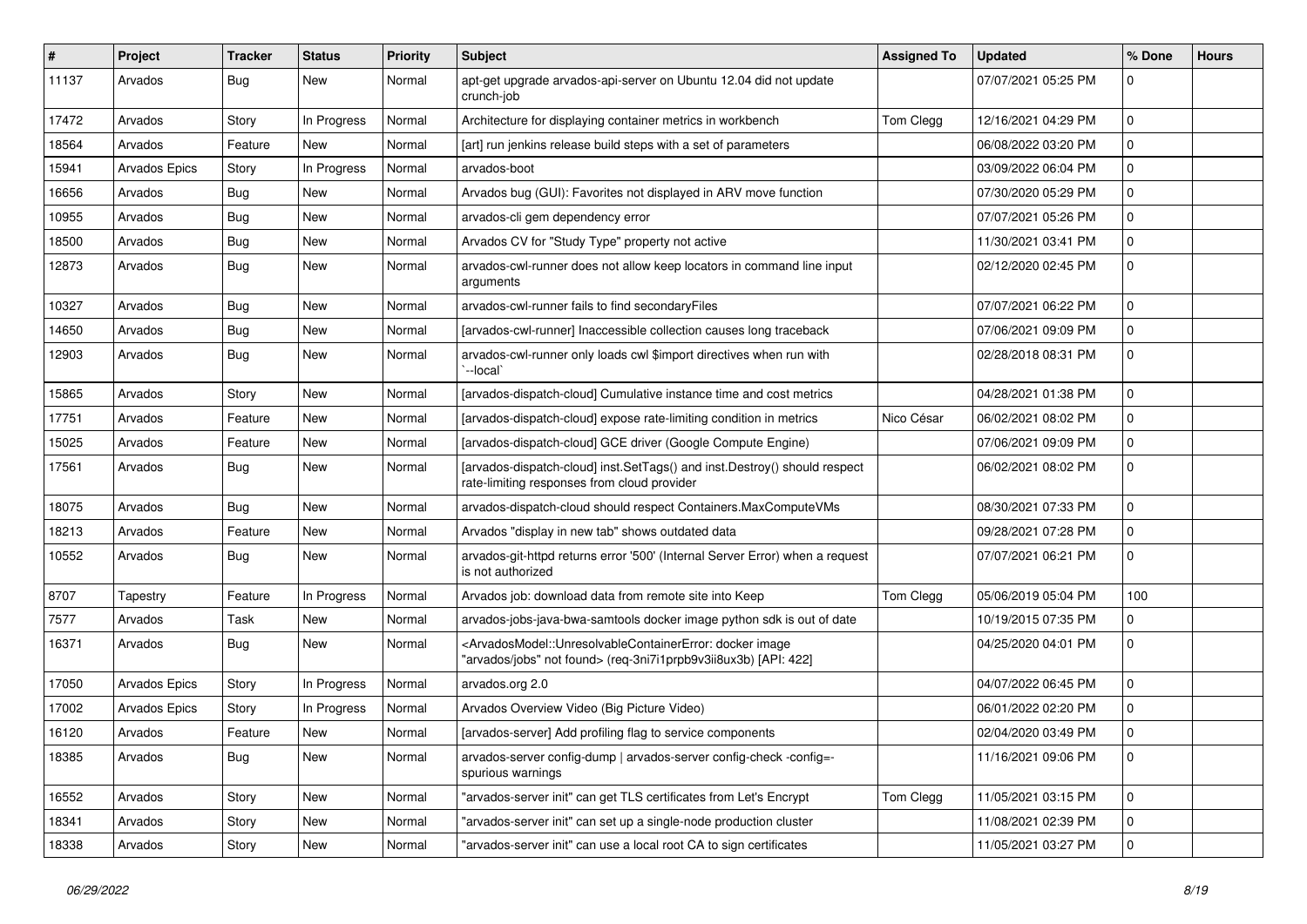| #     | Project | <b>Tracker</b> | <b>Status</b> | <b>Priority</b> | Subject                                                                                                                                | <b>Assigned To</b> | <b>Updated</b>                       | % Done      | <b>Hours</b> |
|-------|---------|----------------|---------------|-----------------|----------------------------------------------------------------------------------------------------------------------------------------|--------------------|--------------------------------------|-------------|--------------|
| 19150 | Arvados | Feature        | New           | Normal          | `arvados-server install -type=test -test-suite-user=X` should add user X to<br>docker and fuse groups                                  |                    | 05/20/2022 05:53 PM                  | $\Omega$    |              |
| 17052 | Arvados | <b>Bug</b>     | In Progress   | Normal          | arvados-server replaces run test services.py                                                                                           |                    | 10/28/2020 04:37 PM                  | 0           |              |
| 10191 | Arvados | Feature        | New           | Normal          | Arvados should be able to cat/zcat files in collections easily                                                                         |                    | 07/07/2021 06:23 PM                  | $\mathbf 0$ |              |
| 3317  | Arvados | Task           | New           | Normal          | Arvados source directory is bind mounted into docker image so developers<br>can user docker for development without rebuilding images. |                    | 03/09/2017 09:39 PM                  | $\mathbf 0$ |              |
| 16633 | Arvados | <b>Bug</b>     | New           | Normal          | "Arvados VM" is not defined in the docs                                                                                                |                    | 07/26/2020 10:53 AM                  | $\mathbf 0$ |              |
| 10566 | Arvados | <b>Bug</b>     | New           | Normal          | arvbox destroy fails because some files are owned by root                                                                              |                    | 07/07/2021 06:21 PM                  | $\pmb{0}$   |              |
| 10545 | Arvados | <b>Bug</b>     | New           | Normal          | arvbox loops forever when something goes wrong                                                                                         |                    | Joshua Randall   07/07/2021 06:21 PM | 0           |              |
| 14693 | Arvados | Bug            | In Progress   | Normal          | [arvbox] runsv fatal: unable to lock supervise/lock                                                                                    | Peter Amstutz      | 05/12/2019 09:29 PM                  | $\mathbf 0$ |              |
| 16853 | Arvados | <b>Bug</b>     | New           | Normal          | [arvbox] various bugs                                                                                                                  |                    | 09/18/2020 08:55 PM                  | 0           |              |
| 13343 | Arvados | <b>Bug</b>     | In Progress   | Normal          | arvbox warn if running as root or on OS X                                                                                              | Peter Amstutz      | 07/06/2021 09:14 PM                  | 100         |              |
| 13812 | Arvados | <b>Bug</b>     | New           | Normal          | arv cli continues to cache broken discovery document                                                                                   |                    | 07/13/2018 09:41 PM                  | 0           |              |
| 11520 | Arvados | <b>Bug</b>     | New           | Normal          | "arv collection list" command parsing allows invalid lines                                                                             |                    | 07/06/2021 09:23 PM                  | 0           |              |
| 7237  | Arvados | Feature        | New           | Normal          | arv-copy ergonomics                                                                                                                    |                    | 02/06/2020 07:16 PM                  | $\mathbf 0$ |              |
| 14005 | Arvados | <b>Bug</b>     | New           | Normal          | arv-copy will not create a new collection if copied within the same project                                                            |                    | 08/10/2018 01:37 PM                  | 0           |              |
| 11519 | Arvados | <b>Bug</b>     | In Progress   | Normal          | arv-get should abort on ctrl/C                                                                                                         |                    | 07/06/2021 09:17 PM                  | $\mathbf 0$ |              |
| 18218 | Arvados | Feature        | New           | Normal          | ARV GUI: perform operations on files selected via the filter                                                                           |                    | 09/28/2021 08:30 PM                  | 0           |              |
| 16336 | Arvados | Feature        | New           | Normal          | arv keep put: accept a URL for server side loading                                                                                     |                    | 04/17/2020 04:46 PM                  | 0           |              |
| 11093 | Arvados | Bug            | New           | Normal          | "arv keep_service create" should go to an editor.                                                                                      |                    | 07/07/2021 05:25 PM                  | $\pmb{0}$   |              |
| 13607 | Arvados | <b>Bug</b>     | New           | Normal          | [arv-mount] avoid excessive memory consumption of idle arv-mounts                                                                      |                    | 07/06/2021 09:10 PM                  | 0           |              |
| 12571 | Arvados | Story          | New           | Normal          | arv-mount by tag directory support for properties                                                                                      |                    | 07/06/2021 09:11 PM                  | $\mathbf 0$ |              |
| 17413 | Arvados | Bug            | New           | Normal          | [arv-mount] Exit (instead of undefined behavior) after unhandled exception                                                             |                    | 07/06/2021 09:08 PM                  | $\mathbf 0$ |              |
| 15005 | Arvados | Feature        | New           | Normal          | [arv-mount] Fuse operations longer than the crunchstat interval                                                                        |                    | 03/20/2019 07:49 PM                  | 0           |              |
| 14972 | Arvados | Bug            | New           | Normal          | [arv-mount] mount-tmp flag does not start in read/write mode                                                                           |                    | 03/14/2019 03:42 PM                  | $\mathbf 0$ |              |
| 17942 | Arvados | Bug            | New           | Normal          | [arv-mount] requests manifest text multiple times when mounting collection                                                             |                    | 08/09/2021 03:41 PM                  | 0           |              |
| 11296 | Arvados | Bug            | New           | Normal          | [arv-put] bad progress indicator                                                                                                       |                    | 07/06/2021 09:24 PM                  | 0           |              |
| 18576 | Arvados | Feature        | New           | Normal          | arv-put converts properties aliases to vocabulary ids                                                                                  |                    | 04/05/2022 02:53 PM                  | $\mathbf 0$ |              |
| 11605 | Arvados | Feature        | New           | Normal          | arv-put detects symlinks to common files and directories to avoid<br>duplicated uploads                                                |                    | 07/06/2021 09:22 PM                  | 10          |              |
| 11405 | Arvados | <b>Bug</b>     | New           | Normal          | [arv-put] Lumpy / slow upload                                                                                                          |                    | 07/06/2021 09:23 PM                  | $\mathsf 0$ |              |
| 17764 | Arvados | <b>Bug</b>     | New           | Normal          | [arv-put] progress update does not refresh frequently enough                                                                           |                    | 07/06/2021 09:08 PM                  | $\mathbf 0$ |              |
| 16426 | Arvados | <b>Bug</b>     | New           | Normal          | [arv-put] should calculate (worst case) manifest size up front before<br>upload, and abort when it is too large                        |                    | 07/06/2021 09:08 PM                  | $\pmb{0}$   |              |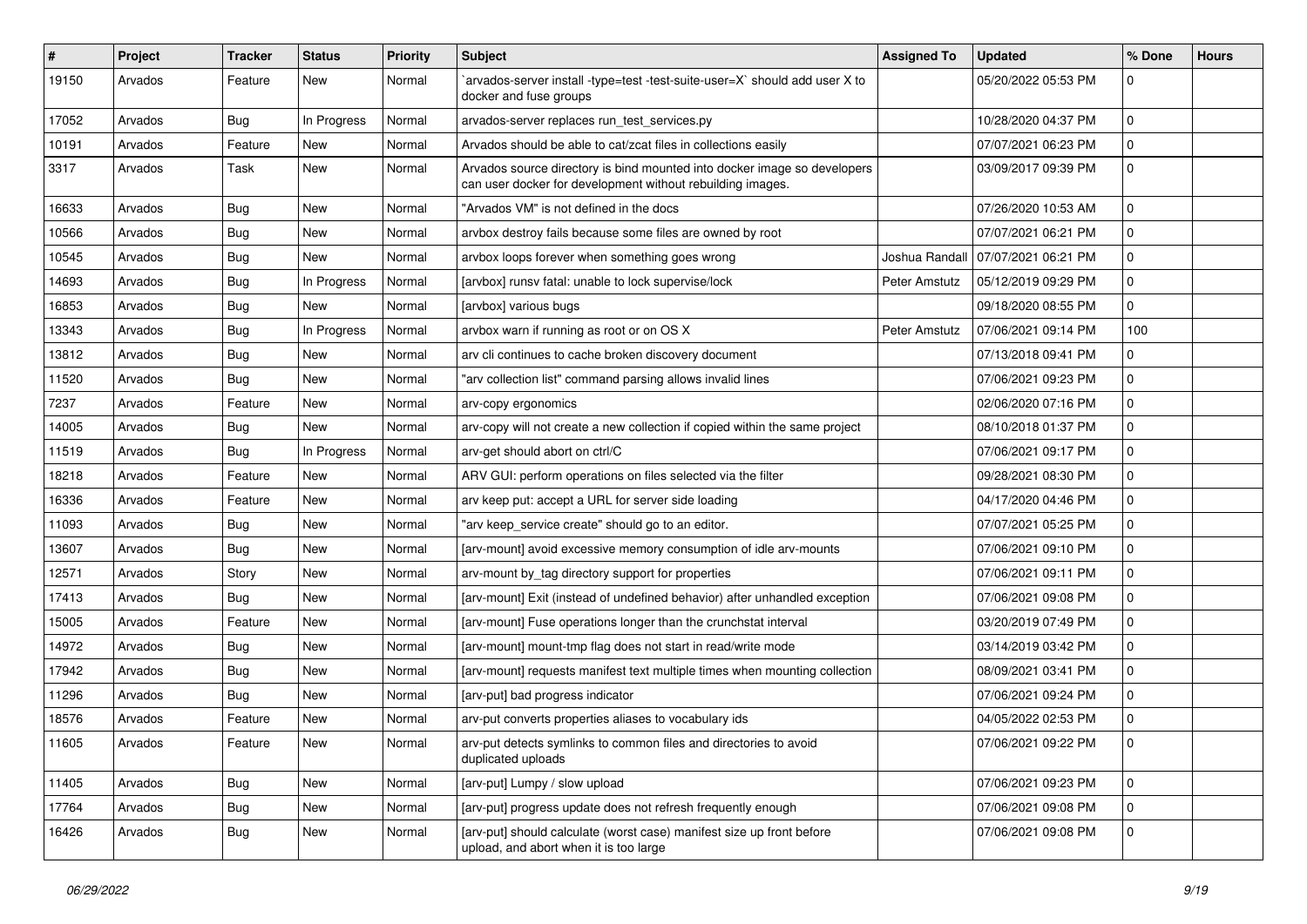| ∦     | Project                | <b>Tracker</b> | <b>Status</b> | <b>Priority</b> | <b>Subject</b>                                                                                                                                                        | <b>Assigned To</b>   | <b>Updated</b>      | % Done      | <b>Hours</b> |
|-------|------------------------|----------------|---------------|-----------------|-----------------------------------------------------------------------------------------------------------------------------------------------------------------------|----------------------|---------------------|-------------|--------------|
| 11157 | Arvados                | Bug            | New           | Normal          | [arv-put] When debug mode is active, report the cache file name being to<br>be used                                                                                   |                      | 07/07/2021 05:25 PM | $\Omega$    |              |
| 3738  | Arvados                | Task           | <b>New</b>    | Normal          | arv-run-pipeline-instance: display workbench URI instead of the bare uuid                                                                                             |                      | 07/06/2021 09:27 PM | $\mathbf 0$ |              |
| 13325 | Arvados                | Story          | New           | Normal          | As a CWL learner, I would like to be able to run CWL workflows easily on<br>playground                                                                                |                      | 07/06/2021 09:10 PM | $\Omega$    |              |
| 13326 | Arvados                | Story          | New           | Normal          | As a data provider, I would like the ability to provide metered access to my<br>data on Arvados, including start/end dates, bandwidth caps, and % of file<br>accessed |                      | 07/06/2021 09:10 PM | $\Omega$    |              |
| 1427  | Tapestry               | Feature        | New           | Normal          | As an administrator, I can see the (not-actually-public) public profile page<br>of a suspended participant / participant who withdrew and requested data<br>removal   |                      | 10/28/2013 04:36 PM | $\Omega$    |              |
| 1384  | Tapestry               | Feature        | New           | Normal          | As a participant, I can remove traitwise survey results from my public<br>profile                                                                                     |                      | 10/28/2013 04:51 PM | $\Omega$    |              |
| 1385  | Tapestry               | Feature        | New           | Normal          | As a participant, I can see a list of datasets contributed by 3rd party<br>studies, which I can inspect (download) and release to my public profile                   |                      | 10/28/2013 04:52 PM | $\mathbf 0$ |              |
| 2980  | Tapestry               | Bug            | <b>New</b>    | Normal          | attempting to authorize a disabled page should not redirect                                                                                                           | Phil Hodgson         | 06/06/2014 08:49 AM | $\Omega$    |              |
| 17100 | Arvados                | Feature        | New           | Normal          | Audit logs should include current/logged in user                                                                                                                      |                      | 11/09/2020 04:37 PM | $\mathbf 0$ |              |
| 1520  | Tapestry               | <b>Bug</b>     | New           | Normal          | auto-enrollment feature should be configurable                                                                                                                        | Ward<br>Vandewege    | 09/20/2013 01:33 PM | $\Omega$    |              |
| 9960  | Arvados                | Story          | New           | Normal          | Automate starting/enabling services during Workbench and API package<br>installation                                                                                  |                      | 07/07/2021 06:23 PM | $\Omega$    |              |
| 4827  | Lightning              | Story          | New           | Normal          | Automatic Deployment Implementation                                                                                                                                   | Abram<br>Connelly    | 05/28/2019 05:31 PM | $\mathbf 0$ |              |
| 14577 | Arvados<br>Workbench 2 | Feature        | <b>New</b>    | Normal          | [Backend] User name                                                                                                                                                   |                      | 06/26/2019 07:29 PM | $\Omega$    |              |
| 18464 | Arvados                | Feature        | New           | Normal          | Batch update endpoint for permission changes                                                                                                                          |                      | 11/22/2021 03:33 PM | $\mathbf 0$ |              |
| 12028 | Arvados                | Feature        | <b>New</b>    | Normal          | Be able to create a new collection based on a subdirectory in workbench                                                                                               |                      | 07/06/2021 09:20 PM | $\mathbf 0$ |              |
| 17354 | Arvados                | Feature        | New           | Normal          | Be able to inject additional documentation text into WebDAV/s3 info dialog                                                                                            |                      | 02/09/2021 03:51 PM | $\mathbf 0$ |              |
| 13351 | Arvados                | <b>Bug</b>     | In Progress   | Normal          | Benchmark container_request creation and see if there are opportunities<br>for optimization                                                                           | <b>Peter Amstutz</b> | 07/06/2021 09:14 PM | 0           |              |
| 15364 | Arvados                | Story          | New           | Normal          | Better CWL onboarding                                                                                                                                                 |                      | 07/06/2021 09:08 PM | $\mathbf 0$ |              |
| 13676 | Arvados                | <b>Bug</b>     | <b>New</b>    | Normal          | better error dialog for un-allowed repo names                                                                                                                         |                      | 04/22/2020 09:08 PM | $\mathbf 0$ |              |
| 16344 | Arvados                | <b>Bug</b>     | New           | Normal          | Better logging of token rejection                                                                                                                                     |                      | 10/07/2020 04:07 PM | $\mathbf 0$ |              |
| 16348 | Arvados                | Feature        | New           | Normal          | Better metrics of keepstore bandwidth usage (especially on back end)                                                                                                  |                      | 04/22/2020 03:54 PM | $\mathbf 0$ |              |
| 18179 | Arvados Epics          | Story          | New           | Normal          | Better spot instance support                                                                                                                                          |                      | 03/23/2022 01:47 PM | 0           |              |
| 3189  | Arvados                | Task           | New           | Normal          | [Blocker] Clarify design/requirements                                                                                                                                 | Tom Clegg            | 10/03/2014 04:52 PM | 0           |              |
| 16034 | Arvados                | <b>Bug</b>     | In Progress   | Normal          | ---- bookmark ---                                                                                                                                                     |                      | 02/25/2020 09:28 PM | $\pmb{0}$   |              |
| 17345 | Arvados                | <b>Bug</b>     | New           | Normal          | [boot] handle dependency upgrades better in "arvados-package build"                                                                                                   |                      | 07/06/2021 09:12 PM | 0           |              |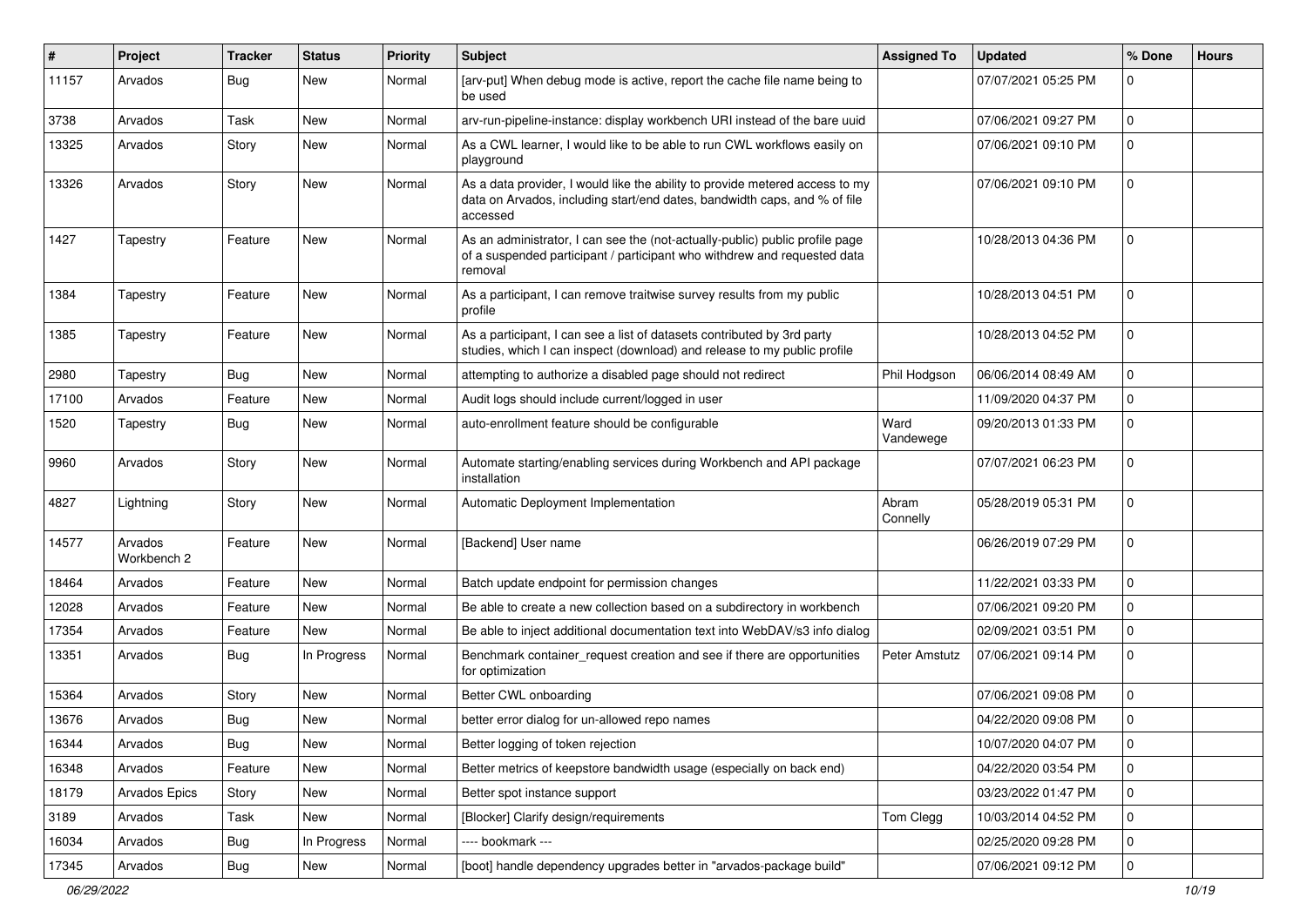| $\#$  | Project                | <b>Tracker</b> | <b>Status</b> | <b>Priority</b> | <b>Subject</b>                                                                                                        | <b>Assigned To</b> | <b>Updated</b>      | % Done      | <b>Hours</b> |
|-------|------------------------|----------------|---------------|-----------------|-----------------------------------------------------------------------------------------------------------------------|--------------------|---------------------|-------------|--------------|
| 17344 | Arvados                | Story          | New           | Normal          | [boot] Make arvados-server-easy package suitable for demo use case                                                    | Tom Clegg          | 07/06/2021 09:12 PM | 0           |              |
| 16069 | Arvados                | Story          | New           | Normal          | [boot] start a dev cluster                                                                                            |                    | 01/22/2020 07:34 PM | $\mathbf 0$ |              |
| 1370  | GET-Evidence           | <b>Bug</b>     | New           | Normal          | broken link                                                                                                           |                    | 01/22/2013 08:51 PM | $\mathbf 0$ |              |
| 2545  | Tapestry               | <b>Bug</b>     | New           | Normal          | broken links on /admin/removal_requests                                                                               |                    | 04/07/2014 01:29 PM | $\mathbf 0$ |              |
| 16123 | Arvados                | Bug            | New           | Normal          | Browsing trash produces spurious errors                                                                               |                    | 06/19/2020 02:33 PM | $\mathbf 0$ |              |
| 14509 | Arvados<br>Workbench 2 | Bug            | New           | Normal          | [Bug][Graph] Cwl graph edges are not painted                                                                          |                    | 02/12/2020 04:02 PM | $\mathbf 0$ |              |
| 16658 | Arvados                | Bug            | New           | Normal          | [Bug] "Move/Copy To" Dialog does not list all possible target locations.                                              |                    | 07/30/2020 05:31 PM | $\mathbf 0$ |              |
| 13794 | Arvados                | Story          | New           | Normal          | Build Docker images without requiring Docker on client                                                                |                    | 07/06/2021 09:10 PM | $\mathbf 0$ |              |
| 14732 | Arvados<br>Workbench 2 | <b>Bug</b>     | New           | Normal          | Build failed in Jenkins - new configuration                                                                           |                    | 01/15/2019 01:50 PM | $\mathbf 0$ |              |
| 17159 | Arvados                | <b>Bug</b>     | New           | Normal          | [build] make build-packages-python-ruby run on a Jenkins satellite                                                    |                    | 11/23/2020 04:25 PM | $\mathbf 0$ |              |
| 14011 | Arvados                | Bug            | New           | Normal          | build/run-library.sh version_from_git function dumps environment when not<br>in a git repo                            |                    | 08/10/2018 04:43 PM | $\mathbf 0$ |              |
| 18347 | Arvados                | Feature        | New           | Normal          | Cache negative token lookups in federation/OIDC                                                                       |                    | 11/23/2021 09:07 PM | $\mathbf 0$ |              |
| 539   | GET-Evidence           | Feature        | New           | Normal          | call synonymous amino acids that match pathogenic reference alleles (e.g.<br>F5 R534R)                                |                    | 03/08/2011 06:53 PM | $\mathbf 0$ |              |
| 16574 | Arvados                | Feature        | New           | Normal          | Can limit which users can submit container requests.                                                                  |                    | 08/02/2021 08:24 PM | $\mathbf 0$ |              |
| 17158 | Arvados                | <b>Bug</b>     | New           | Normal          | Cannot execute a registered CommandLineTool, only Workflow                                                            |                    | 11/23/2020 04:20 PM | $\mathbf 0$ |              |
| 16583 | Arvados                | Feature        | In Progress   | Normal          | Can programmatically distinguish between final outputs (results of<br>top-level containers) and intermediate outputs. | Peter Amstutz      | 06/22/2022 03:16 PM | 33          |              |
| 19086 | Arvados                | Feature        | New           | Normal          | Can provide input JSON/YAML when launching a Workflow as an<br>alternative to the input form                          | Peter Amstutz      | 06/22/2022 02:53 PM | $\mathbf 0$ |              |
| 14116 | Arvados                | <b>Bug</b>     | New           | Normal          | c-d-s reniceAll does not wait for complete information on Arvados jobs                                                |                    | 08/24/2018 02:23 AM | $\mathbf 0$ |              |
| 14117 | Arvados                | <b>Bug</b>     | New           | Normal          | c-d-s reniceAll sets nice on jobs that are not pending                                                                |                    | 08/24/2018 11:35 AM | $\mathbf 0$ |              |
| 14115 | Arvados                | Bug            | New           | Normal          | c-d-s reniceAll takes a very long time and holds up SqueueChecker<br>updates and initial job submission               |                    | 08/24/2018 01:11 PM | $\mathbf 0$ |              |
| 10296 | Arvados                | Bug            | New           | Normal          | [Centos7] [google_api_python_client] packaging with wrong permissions                                                 |                    | 07/07/2021 06:22 PM | $\mathbf 0$ |              |
| 9411  | Tapestry               | Support        | New           | Normal          | Change 30 day release window to 31 days                                                                               |                    | 06/15/2016 04:14 PM | $\mathbf 0$ |              |
| 8697  | Tapestry               | Feature        | In Progress   | Normal          | Check for finished download/processing jobs                                                                           | Tom Clegg          | 03/24/2016 06:48 PM | $\mathbf 0$ |              |
| 17149 | Arvados                | Feature        | New           | Normal          | Checkpoint / snapshot to support migrating tasks when more memory is<br>needed                                        |                    | 11/19/2020 10:42 AM | l 0         |              |
| 6647  | Arvados                | Story          | New           | Normal          | Choose an option to make better service discoveries in deployments                                                    |                    | 07/06/2021 09:11 PM | $\mathbf 0$ |              |
| 3437  | Arvados                | Bug            | New           | Normal          | "Choose folder" dialog when running a pipeline displays folders you can't<br>write to                                 |                    | 07/06/2021 09:27 PM | $\mathbf 0$ |              |
| 3192  | Arvados                | Task           | New           | Normal          | Clarify requirements/implementation                                                                                   | Tom Clegg          | 03/09/2017 09:35 PM | $\mathbf 0$ |              |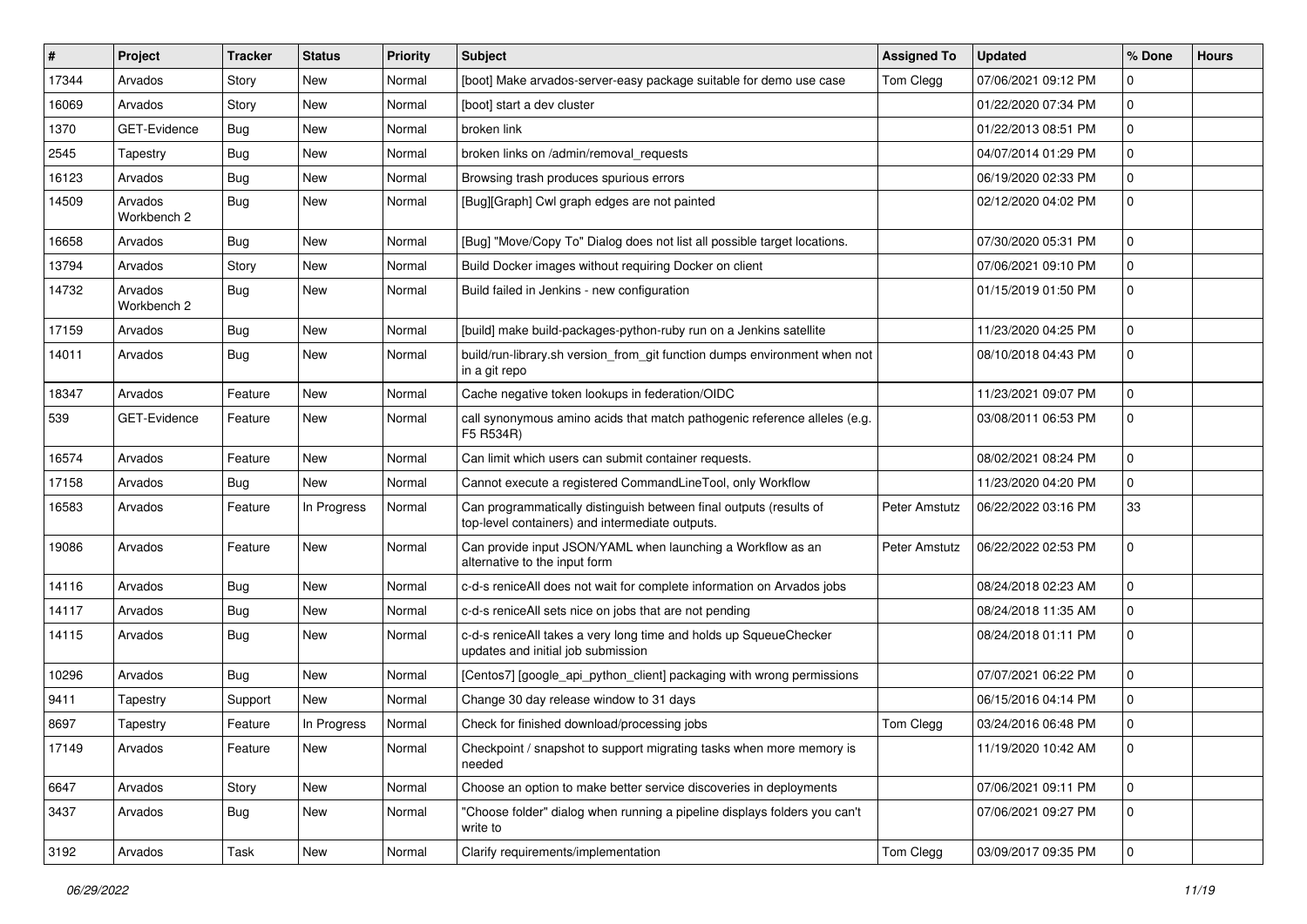| $\vert$ # | Project                | <b>Tracker</b> | <b>Status</b> | <b>Priority</b> | <b>Subject</b>                                                                                 | <b>Assigned To</b>  | <b>Updated</b>      | % Done      | <b>Hours</b> |
|-----------|------------------------|----------------|---------------|-----------------|------------------------------------------------------------------------------------------------|---------------------|---------------------|-------------|--------------|
| 15537     | Arvados                | Bug            | <b>New</b>    | Normal          | Clarify that Arvados CLI tools are Linux only                                                  |                     | 07/06/2021 09:12 PM | $\Omega$    |              |
| 490       | GET-Evidence           | Feature        | In Progress   | Normal          | Classify web-hits as relevant/not-relevant                                                     | Tom Clegg           | 09/01/2011 07:16 PM | 80          |              |
| 18292     | Arvados                | <b>Bug</b>     | New           | Normal          | [cleanup] remove AssignNodeHostname from the configuration. Also from<br>the documentation.    |                     | 10/22/2021 09:24 PM | $\mathbf 0$ |              |
| 509       | GET-Evidence           | Bug            | New           | Normal          | Clean up runt variants imported by PharmGKB                                                    | Tom Clegg           | 02/16/2011 02:54 PM | $\mathbf 0$ |              |
| 13874     | Arvados                | Story          | New           | Normal          | [CLI] arvados-server "health" subcommand                                                       |                     | 07/06/2021 09:14 PM | $\mathbf 0$ |              |
| 13875     | Arvados                | Story          | New           | Normal          | [CLI] arvados-server "metrics" subcommand                                                      |                     | 07/20/2018 02:52 AM | $\mathbf 0$ |              |
| 13876     | Arvados                | Story          | <b>New</b>    | Normal          | [CLI] arvados-server "status" subcommand                                                       |                     | 07/20/2018 02:58 AM | $\mathbf 0$ |              |
| 13813     | Arvados                | <b>Bug</b>     | New           | Normal          | [CLI] arv traceback on simple timeout                                                          | Lucas Di<br>Pentima | 04/28/2021 03:55 PM | $\mathbf 0$ |              |
| 16566     | Arvados                | <b>Bug</b>     | New           | Normal          | [cli] can't create a token when using a token created with<br>create superuser token.rb        |                     | 07/06/2021 09:08 PM | $\mathbf 0$ |              |
| 16640     | Arvados                | Feature        | <b>New</b>    | Normal          | Cluster c97qk interferes with proper search function                                           |                     | 07/30/2020 05:00 PM | $\mathbf 0$ |              |
| 6164      | <b>GET-Evidence</b>    | Task           | <b>New</b>    | Normal          | Code review                                                                                    |                     | 05/27/2015 08:21 PM | $\mathbf 0$ |              |
| 6085      | GET-Evidence           | Task           | <b>New</b>    | Normal          | Code review branch 5883-oauth2-update                                                          |                     | 05/19/2015 08:15 PM | $\mathbf 0$ |              |
| 16858     | Arvados Epics          | Story          | <b>New</b>    | Normal          | Collection check in / check out                                                                |                     | 02/18/2022 09:55 PM | $\mathbf 0$ |              |
| 10554     | Arvados                | <b>Bug</b>     | New           | Normal          | Collection file count & size information don't get dynamically updated on<br>collection update |                     | 07/07/2021 06:21 PM | $\Omega$    |              |
| 18724     | Arvados                | Bug            | New           | Normal          | Collection file_names should contain full paths for substring matching                         |                     | 03/01/2022 09:11 PM | $\mathbf 0$ |              |
| 9661      | Arvados                | Feature        | New           | Normal          | collection update performance improvement                                                      |                     | 02/06/2020 07:00 PM | $\mathbf 0$ |              |
| 16071     | Arvados<br>Workbench 2 | Story          | <b>New</b>    | Normal          | [Collection view] Provenance, used by for collections                                          |                     | 06/15/2022 02:35 PM | $\mathbf 0$ |              |
| 16057     | Arvados<br>Workbench 2 | Story          | <b>New</b>    | Normal          | Combine selected collections                                                                   |                     | 02/12/2020 02:51 PM | $\Omega$    |              |
| 16300     | Arvados<br>Workbench 2 | Story          | <b>New</b>    | Normal          | Compare 2 collection versions                                                                  |                     | 04/01/2020 01:47 PM | $\Omega$    |              |
| 12527     | Arvados                | Story          | <b>New</b>    | Normal          | [Composer] Refactor to separate vendor-specific pieces and all them to be<br>replaced          | Peter Amstutz       | 07/06/2021 09:11 PM | $\mathbf 0$ |              |
| 13675     | Arvados                | Feature        | <b>New</b>    | Normal          | [Composer/Workbench] Import of public git repo to a new Arvados<br>repository                  |                     | 07/06/2021 09:10 PM | $\mathbf 0$ |              |
| 2850      | Tapestry               | Story          | New           | Normal          | Comprehensive "Sectioning" of Tapestry                                                         | Phil Hodgson        | 06/20/2014 05:24 PM | 33          |              |
| 15960     | Arvados Epics          | Story          | New           | Normal          | Computing on external data                                                                     |                     | 05/09/2022 03:20 PM | $\pmb{0}$   |              |
| 17745     | Arvados                | <b>Bug</b>     | New           | Normal          | [config] arvados-server config-dump with ec2 driver has confusing output                       |                     | 07/06/2021 09:08 PM | $\mathbf 0$ |              |
| 18563     | Arvados                | <b>Bug</b>     | <b>New</b>    | Normal          | [config] simplify/streamline InternalURLs/ExternalURL situation                                |                     | 06/07/2022 09:07 PM | $\pmb{0}$   |              |
| 2552      | Tapestry               | Story          | New           | Normal          | Configurable mini-consent form and validations                                                 | Phil Hodgson        | 06/10/2014 10:28 AM | $\mathbf 0$ |              |
| 10177     | Arvados                | Bug            | New           | Normal          | Confusing job duration reporting                                                               |                     | 07/07/2021 06:23 PM | $\mathbf 0$ |              |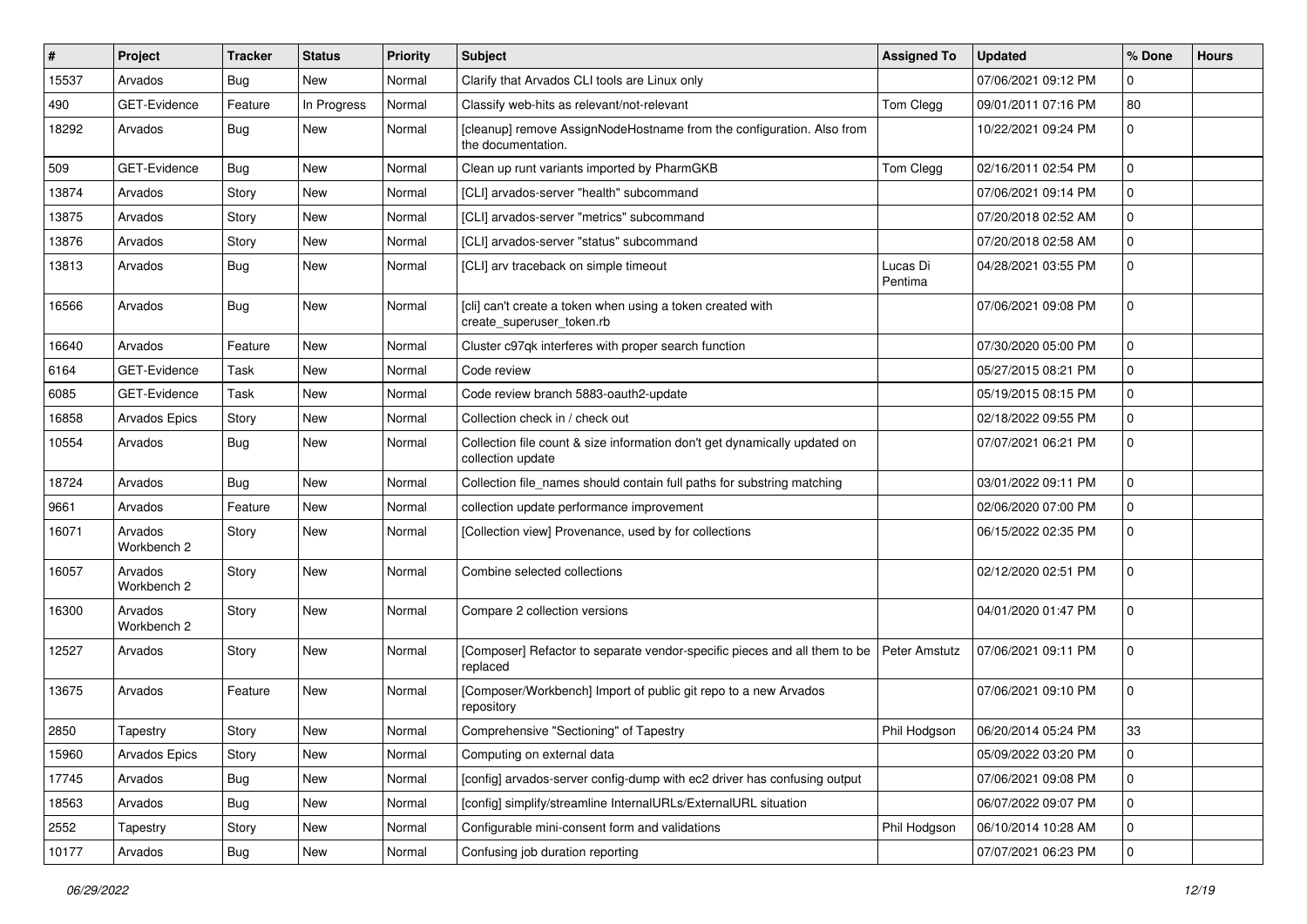| $\#$  | Project  | <b>Tracker</b> | <b>Status</b> | <b>Priority</b> | Subject                                                                                                                     | <b>Assigned To</b> | <b>Updated</b>      | % Done      | <b>Hours</b> |
|-------|----------|----------------|---------------|-----------------|-----------------------------------------------------------------------------------------------------------------------------|--------------------|---------------------|-------------|--------------|
| 2966  | Tapestry | Task           | New           | Normal          | Consider a section option for Absolute Pitch Survey                                                                         | Phil Hodgson       | 06/04/2014 12:59 PM | $\Omega$    |              |
| 17116 | Arvados  | Story          | <b>New</b>    | Normal          | Consider excluding api_client_authorization from audit logs by default.                                                     |                    | 11/16/2020 04:23 PM | $\Omega$    |              |
| 16972 | Arvados  | <b>Bug</b>     | New           | Normal          | Container request page doesn't refresh                                                                                      |                    | 10/07/2020 06:33 PM | $\Omega$    |              |
| 18996 | Arvados  | <b>Bug</b>     | New           | Normal          | Container request's expires_at field                                                                                        |                    | 06/22/2022 02:55 PM | $\mathbf 0$ |              |
| 17110 | Arvados  | Feature        | <b>New</b>    | Normal          | Container reuse on sub-workflows and chunks of scatter inputs                                                               |                    | 11/13/2020 03:54 PM | $\mathbf 0$ |              |
| 18677 | Arvados  | Feature        | New           | Normal          | Container runtime metrics API                                                                                               |                    | 01/25/2022 06:56 PM | $\Omega$    |              |
| 13102 | Arvados  | <b>Bug</b>     | New           | Normal          | containers are not reused unless runtime constraints (including RAM)<br>match exactly                                       |                    | 07/06/2021 09:10 PM | $\Omega$    |              |
| 17878 | Arvados  | <b>Bug</b>     | New           | Normal          | [container shell] confusing error "channel 3: bad ext data" when forwarding<br>tcp traffic into a container with API: false |                    | 07/08/2021 05:21 PM | $\Omega$    |              |
| 19166 | Arvados  | Feature        | In Progress   | Normal          | Container shell support for SLURM and LSF dispatchers                                                                       | Tom Clegg          | 06/24/2022 08:27 PM | $\mathbf 0$ |              |
| 18863 | Arvados  | Feature        | New           | Normal          | [controller] add background job to clean up old container log records                                                       |                    | 06/22/2022 02:55 PM | $\Omega$    |              |
| 15082 | Arvados  | Feature        | New           | Normal          | [controller] [all services] Publish entire config including secrets                                                         |                    | 07/06/2021 09:09 PM | $\mathbf 0$ |              |
| 18009 | Arvados  | <b>Bug</b>     | New           | Normal          | [controller] always returns an empty "unsigned_manifest_text" field for<br>collections                                      |                    | 08/11/2021 05:15 PM | $\mathbf 0$ |              |
| 15457 | Arvados  | Feature        | <b>New</b>    | Normal          | [Controller] Delegate new container requests to other clusters based on<br>location of input data                           |                    | 07/06/2021 09:12 PM | $\mathbf 0$ |              |
| 16453 | Arvados  | Story          | New           | Normal          | [controller] Expand config comment about LDAP search filters                                                                |                    | 05/20/2020 03:33 PM | $\Omega$    |              |
| 16160 | Arvados  | Feature        | New           | Normal          | controller exports metrics per endpoint                                                                                     |                    | 05/06/2020 02:30 PM | 0           |              |
| 17209 | Arvados  | Feature        | In Progress   | Normal          | Controller forwards web requests to crunch worker nodes                                                                     | Tom Clegg          | 05/11/2021 07:10 PM | $\mathbf 0$ |              |
| 17037 | Arvados  | Feature        | New           | Normal          | [controller] Improve use of given_name/family_name fields for generic<br>OpenID Connect providers                           |                    | 10/21/2020 05:33 PM | $\Omega$    |              |
| 14004 | Arvados  | Story          | New           | Normal          | [Controller] Keep database in tune                                                                                          |                    | 07/06/2021 09:10 PM | $\Omega$    |              |
| 17940 | Arvados  | <b>Bug</b>     | New           | Normal          | [controller] memory management issues                                                                                       |                    | 08/09/2021 03:40 PM | 0           |              |
| 17038 | Arvados  | Feature        | New           | Normal          | [controller] Option to request additional scopes, and verify additional<br>claims, during OpenID Connect auth               |                    | 05/19/2021 09:04 PM | $\mathbf 0$ |              |
| 13997 | Arvados  | Story          | New           | Normal          | [Controller] Port "collection update" API from Rails                                                                        |                    | 07/06/2021 09:10 PM | 0           |              |
| 13995 | Arvados  | Story          | New           | Normal          | [Controller] Port "collection update" functional tests from Rails API to<br>controller test suite                           |                    | 07/06/2021 09:10 PM | $\Omega$    |              |
| 14257 | Arvados  | Feature        | New           | Normal          | [controller] refresh manifest API                                                                                           |                    | 07/06/2021 09:09 PM | $\Omega$    |              |
| 17681 | Arvados  | <b>Bug</b>     | New           | Normal          | [controller] seems to have a really long timeout for its db connection                                                      |                    | 06/08/2021 05:52 PM | $\mathbf 0$ |              |
| 18944 | Arvados  | Feature        | New           | Normal          | [controller] should log the user uuid used for the request                                                                  |                    | 06/22/2022 03:32 PM | $\mathbf 0$ |              |
| 18969 | Arvados  | <b>Bug</b>     | New           | Normal          | Controller should monitor its own memory usage and pause requests<br>handling when memory usage is high                     |                    | 04/05/2022 02:53 PM | 0           |              |
| 19057 | Arvados  | <b>Bug</b>     | New           | Normal          | [controller] should not allow adding the same user to a VM more than one<br>time                                            |                    | 06/22/2022 02:53 PM | 0           |              |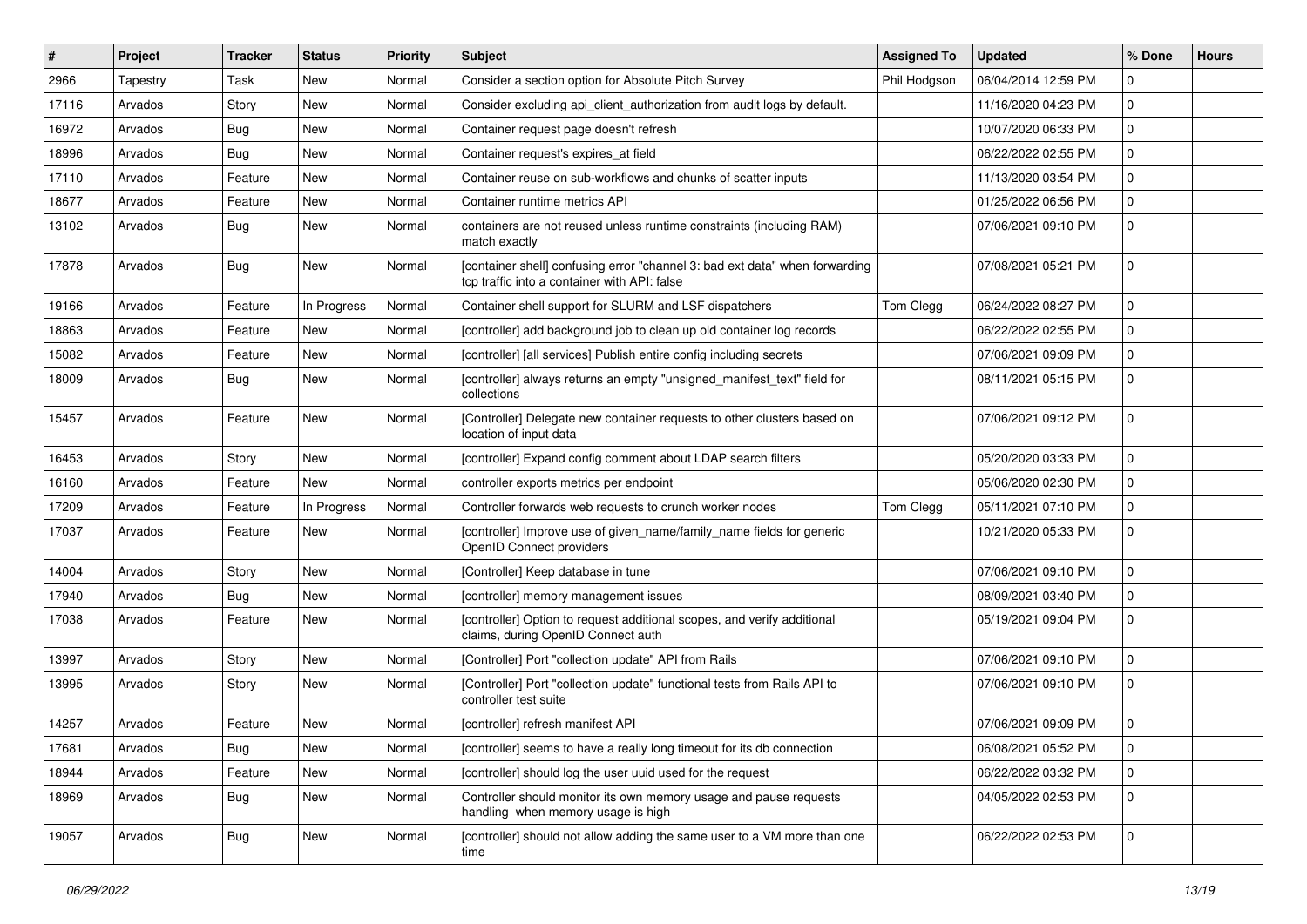| $\sharp$ | Project                | Tracker    | <b>Status</b> | <b>Priority</b> | <b>Subject</b>                                                                                                            | <b>Assigned To</b>  | <b>Updated</b>      | % Done      | <b>Hours</b> |
|----------|------------------------|------------|---------------|-----------------|---------------------------------------------------------------------------------------------------------------------------|---------------------|---------------------|-------------|--------------|
| 17468    | Arvados                | Feature    | New           | Normal          | [controller] Skip repetitive OIDC UserInfo calls if access token validates as<br>an ID token                              |                     | 07/06/2021 09:11 PM | 0           |              |
| 13574    | Arvados                | Story      | New           | Normal          | [Controller] Update container priorities asynchronously                                                                   |                     | 04/22/2020 09:00 PM | 0           |              |
| 11675    | Lightning              | Story      | <b>New</b>    | Normal          | Convert Harvard PGP exome data to CGF                                                                                     |                     | 04/30/2019 05:27 PM | 0           |              |
| 11674    | Lightning              | Story      | <b>New</b>    | Normal          | Convert openSNP genotyping data to CGF                                                                                    |                     | 05/15/2019 05:53 PM | 0           |              |
| 17576    | Arvados                | <b>Bug</b> | New           | Normal          | Copy collection link includes style                                                                                       |                     | 04/22/2021 06:54 AM | 0           |              |
| 13557    | Arvados                | Feature    | <b>New</b>    | Normal          | Copying a container request should link to the original container request                                                 |                     | 07/06/2021 09:09 PM | $\mathbf 0$ |              |
| 19048    | Arvados                | <b>Bug</b> | New           | Normal          | Copying a folder in collection file browser results in empty folder                                                       |                     | 06/22/2022 02:54 PM | 0           |              |
| 12198    | Arvados                | <b>Bug</b> | <b>New</b>    | Normal          | Copying a project with a docker image doesn't copy the docker metadata                                                    |                     | 07/06/2021 09:11 PM | $\mathbf 0$ |              |
| 16130    | Arvados                | <b>Bug</b> | <b>New</b>    | Normal          | Copying container request gets error                                                                                      |                     | 10/05/2020 06:54 PM | 0           |              |
| 18198    | Arvados                | <b>Bug</b> | <b>New</b>    | Normal          | "copy selected files into collection" function in WB2 extremely slow                                                      |                     | 09/27/2021 07:45 PM | 0           |              |
| 18587    | Arvados<br>Workbench 2 | <b>Bug</b> | New           | Normal          | "Copy selected into collection" incorrect behavior                                                                        | Lucas Di<br>Pentima | 02/02/2022 04:00 PM | $\mathbf 0$ |              |
| 17291    | Arvados                | <b>Bug</b> | New           | Normal          | Copy selected to collection issue                                                                                         |                     | 01/25/2021 04:59 PM | $\mathbf 0$ |              |
| 17695    | Arvados                | Feature    | In Progress   | Normal          | [costanalyzer] make an accurate report for spot instances on AWS                                                          |                     | 09/22/2021 08:47 PM | $\mathbf 0$ |              |
| 3498     | Arvados                | Feature    | New           | Normal          | Counting the number your pipelines were used by unique users                                                              |                     | 08/16/2014 04:51 PM | 0           |              |
| 11746    | Lightning              | Story      | New           | Normal          | Covnert hg19 to FastJ and CGF                                                                                             |                     | 04/30/2019 05:56 PM | 0           |              |
| 5001     | Lightning              | Story      | <b>New</b>    | Normal          | Create a API interface to the public tile library including a "beacon"                                                    | Abram<br>Connelly   | 05/28/2019 05:34 PM | 100         |              |
| 17613    | Arvados                | Feature    | New           | Normal          | "created_by_uuid" field                                                                                                   |                     | 05/05/2021 03:49 PM | 0           |              |
| 17510    | Arvados                | Feature    | <b>New</b>    | Normal          | Create filter group based on an advanced search query in the UI                                                           |                     | 09/10/2021 01:33 PM | 0           |              |
| 17838    | Arvados                | Feature    | <b>New</b>    | Normal          | Create filter group from advanced search                                                                                  |                     | 08/05/2021 03:27 PM | $\mathbf 0$ |              |
| 18210    | Arvados                | <b>Bug</b> | <b>New</b>    | Normal          | Create Mountainduck Bookmark files not working                                                                            |                     | 09/28/2021 07:14 PM | 0           |              |
| 12171    | Lightning              | Story      | New           | Normal          | Create tests for 'tile-npy' programs                                                                                      |                     | 04/30/2019 05:53 PM | 0           |              |
| 13080    | Arvados Epics          | Story      | <b>New</b>    | Normal          | Create/upload workflows through Workbench                                                                                 |                     | 01/26/2022 02:55 PM | 0           |              |
| 19089    | <b>Arvados Epics</b>   | Task       | <b>New</b>    | Normal          | Cross-federation filter groups                                                                                            |                     | 05/02/2022 04:49 PM | 0           |              |
| 10689    | Arvados                | <b>Bug</b> | New           | Normal          | Crunch1 jobs should still work on a slurm setup configured for Crunch2                                                    |                     | 07/07/2021 06:21 PM | $\mathbf 0$ |              |
| 13005    | Arvados                | <b>Bug</b> | <b>New</b>    | Normal          | [Crunch2] All stdout gets the same timestamp and other logging problems                                                   |                     | 07/06/2021 09:10 PM | $\mathbf 0$ |              |
| 10298    | Arvados                | Bug        | New           | Normal          | [Crunch2] [API] Accept collection UUID or PDH as container_image in a<br>container request                                |                     | 07/06/2021 09:11 PM | 0           |              |
| 9969     | Arvados                | <b>Bug</b> | In Progress   | Normal          | [Crunch2] [API] Permit container [request] with empty command (run<br>default docker command)                             |                     | 07/07/2021 06:23 PM | $\mathbf 0$ |              |
| 10705    | Arvados                | <b>Bug</b> | New           | Normal          | [Crunch2] [API] return a more specific 422 error message when a client<br>calls containers#unlock without having the lock |                     | 07/07/2021 06:21 PM | $\mathbf 0$ |              |
| 9968     | Arvados                | Feature    | New           | Normal          | [Crunch2] [API] Support container request expiry (expires_at)                                                             |                     | 07/07/2021 06:23 PM | $\mathbf 0$ |              |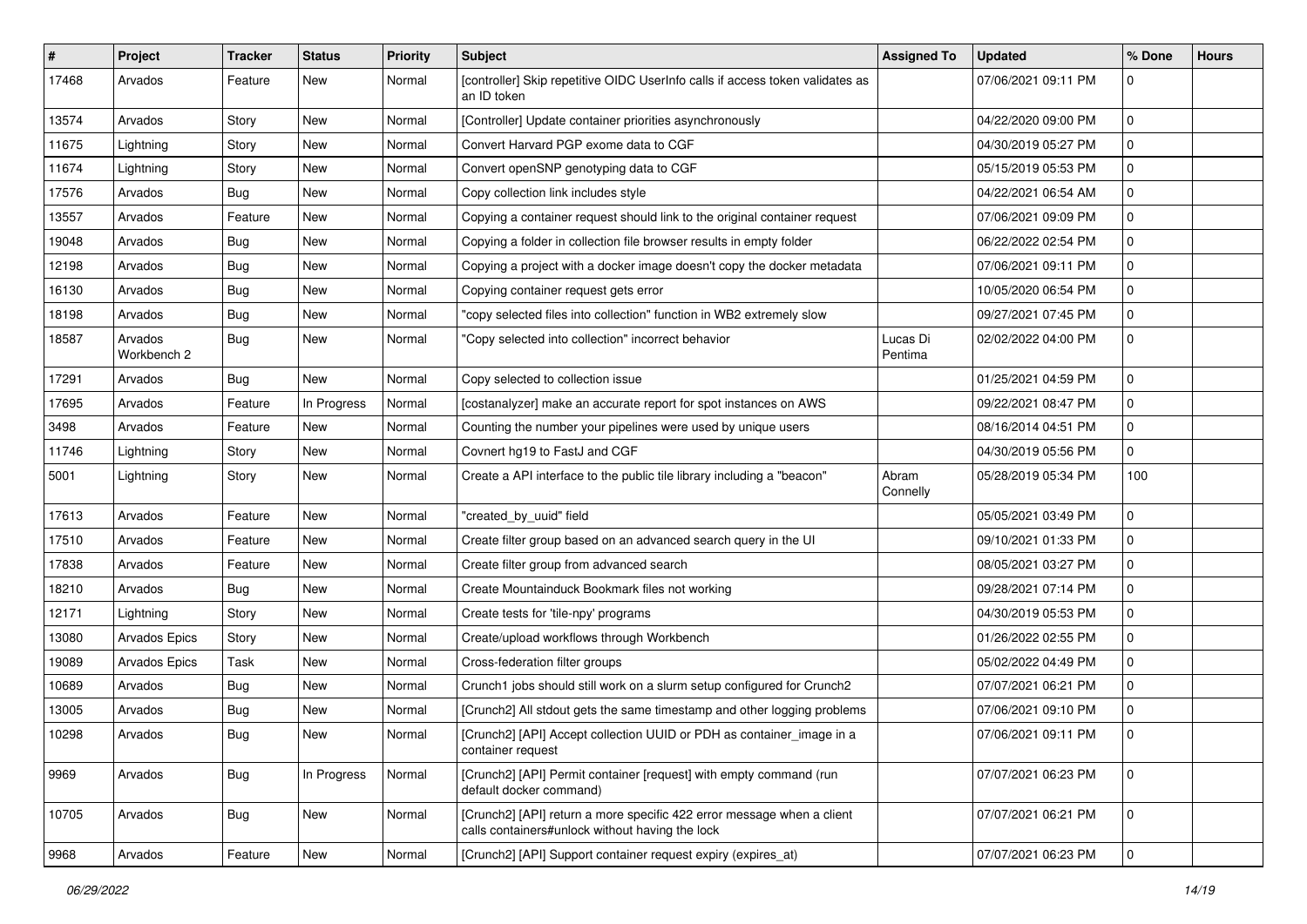| $\vert$ # | Project | <b>Tracker</b> | <b>Status</b> | <b>Priority</b> | <b>Subject</b>                                                                                                              | <b>Assigned To</b>  | <b>Updated</b>      | % Done         | <b>Hours</b> |
|-----------|---------|----------------|---------------|-----------------|-----------------------------------------------------------------------------------------------------------------------------|---------------------|---------------------|----------------|--------------|
| 14912     | Arvados | Feature        | New           | Normal          | [Crunch2] Azure driver supports attaching extra storage                                                                     |                     | 07/06/2021 09:12 PM | $\Omega$       |              |
| 9046      | Arvados | Story          | <b>New</b>    | Normal          | [Crunch2] Can issue container request to pull and import Docker images                                                      |                     | 07/06/2021 09:09 PM | $\mathbf 0$    |              |
| 11741     | Arvados | Story          | <b>New</b>    | Normal          | [Crunch2] Create workflow object for CWL runs which are initiated from the<br>command line                                  |                     | 07/06/2021 09:22 PM | $\mathbf 0$    |              |
| 9630      | Arvados | <b>Bug</b>     | <b>New</b>    | Normal          | [Crunch2] crunch-dispatch-slurm can't successfully dispatch work when<br>run from a directory it can't write to             |                     | 07/07/2021 06:23 PM | $\mathbf 0$    |              |
| 11669     | Arvados | Bug            | In Progress   | Normal          | [Crunch2] crunch-dispatch-slurm hits scancel too much                                                                       |                     | 07/06/2021 09:22 PM | $\mathbf 0$    |              |
| 10708     | Arvados | Bug            | <b>New</b>    | Normal          | [Crunch2] crunch-run fails trying to set swappiness on ubuntu 1204 kernel                                                   |                     | 07/07/2021 06:21 PM | $\mathbf 0$    |              |
| 12900     | Arvados | Feature        | New           | Normal          | [Crunch2] [crunch-run] Prune old images before installing image for current<br>container                                    |                     | 12/07/2021 03:31 PM | $\Omega$       |              |
| 9278      | Arvados | Story          | In Progress   | Normal          | [Crunch2] Document/fix handling of collections with non-nil expires_at field                                                |                     | 07/07/2021 06:25 PM | 100            |              |
| 8570      | Arvados | Feature        | New           | Normal          | [Crunch2] Impure access to object store                                                                                     |                     | 04/25/2018 03:13 PM | $\mathbf 0$    |              |
| 8569      | Arvados | Feature        | <b>New</b>    | Normal          | [Crunch2] Impure mount from host fs                                                                                         |                     | 04/25/2018 03:13 PM | $\mathbf 0$    |              |
| 12430     | Arvados | Feature        | New           | Normal          | Crunch2 limit output collection to glob patterns                                                                            |                     | 02/12/2020 02:28 PM | $\mathbf 0$    |              |
| 15135     | Arvados | Feature        | New           | Normal          | [Crunch2] Post-run hooks                                                                                                    |                     | 07/06/2021 09:08 PM | $\mathbf 0$    |              |
| 11148     | Arvados | Bug            | New           | Normal          | [Crunch2] Propagate dispatch error messages (e.g., sbatch fails) to user<br>via logs/websocket                              |                     | 07/07/2021 05:25 PM | $\mathbf 0$    |              |
| 10729     | Arvados | <b>Bug</b>     | <b>New</b>    | Normal          | [Crunch2] Propagate error messages if sbatch command succeeds but<br>crunch-run can't run (or can't log to the Arvados API) |                     | 07/07/2021 06:21 PM | $\mathbf 0$    |              |
| 9044      | Arvados | Story          | New           | Normal          | [Crunch2] [Workbench] Browse and show tools using the GA4GH tool<br>registry API                                            | Radhika<br>Chippada | 02/06/2020 06:51 PM | $\mathbf 0$    |              |
| 11146     | Arvados | Feature        | <b>New</b>    | Normal          | [Crunch2] [Workbench] Show slurm queue position of containers submitted<br>to slurm but not yet running                     |                     | 07/07/2021 05:25 PM | $\mathbf 0$    |              |
| 18163     | Arvados | Feature        | <b>New</b>    | Normal          | [Crunch] add CWL extension to limit the number of concurrently running<br>jobs during a scatter                             |                     | 01/10/2022 03:42 PM | $\mathbf 0$    |              |
| 7880      | Arvados | <b>Bug</b>     | New           | Normal          | [Crunch] crunch-dispatch should run the bundled version of crunch-job<br>specified by Gemfile.lock                          |                     | 07/07/2021 06:27 PM | $\mathbf 0$    |              |
| 7845      | Arvados | Feature        | <b>New</b>    | Normal          | [Crunch] Crunchstat and arv-mount print final stats before exiting                                                          |                     | 07/07/2021 06:27 PM | $\Omega$       |              |
| 5523      | Arvados | <b>Bug</b>     | <b>New</b>    | Normal          | [Crunch] crunchstat should not report errors during normal timing races                                                     | Tom Clegg           | 07/07/2021 06:30 PM | 50             |              |
| 14922     | Arvados | Feature        | New           | Normal          | [crunch-dispatch-cloud] Run multiple containers concurrently on a single<br>VM                                              |                     | 07/06/2021 09:13 PM | $\mathbf 0$    |              |
| 13991     | Arvados | Bug            | New           | Normal          | crunch-dispatch-slurm does not warn when slurm MaxJobCount reached                                                          |                     | 07/06/2021 09:10 PM | l 0            |              |
| 13982     | Arvados | <b>Bug</b>     | New           | Normal          | crunch-dispatch-slurm / Go SDK Dispatcher not able to "let go" of deleted<br>containers                                     |                     | 07/06/2021 09:10 PM | $\mathbf 0$    |              |
| 14021     | Arvados | Feature        | New           | Normal          | [crunch-dispatch-slurm] option to set job priority directly instead of using<br>nice values                                 |                     | 07/06/2021 09:09 PM | $\mathbf 0$    |              |
| 13795     | Arvados | <b>Bug</b>     | New           | Normal          | crunch-dispatch-slurm too polite about killing containers                                                                   |                     | 07/11/2018 11:06 PM | $\overline{0}$ |              |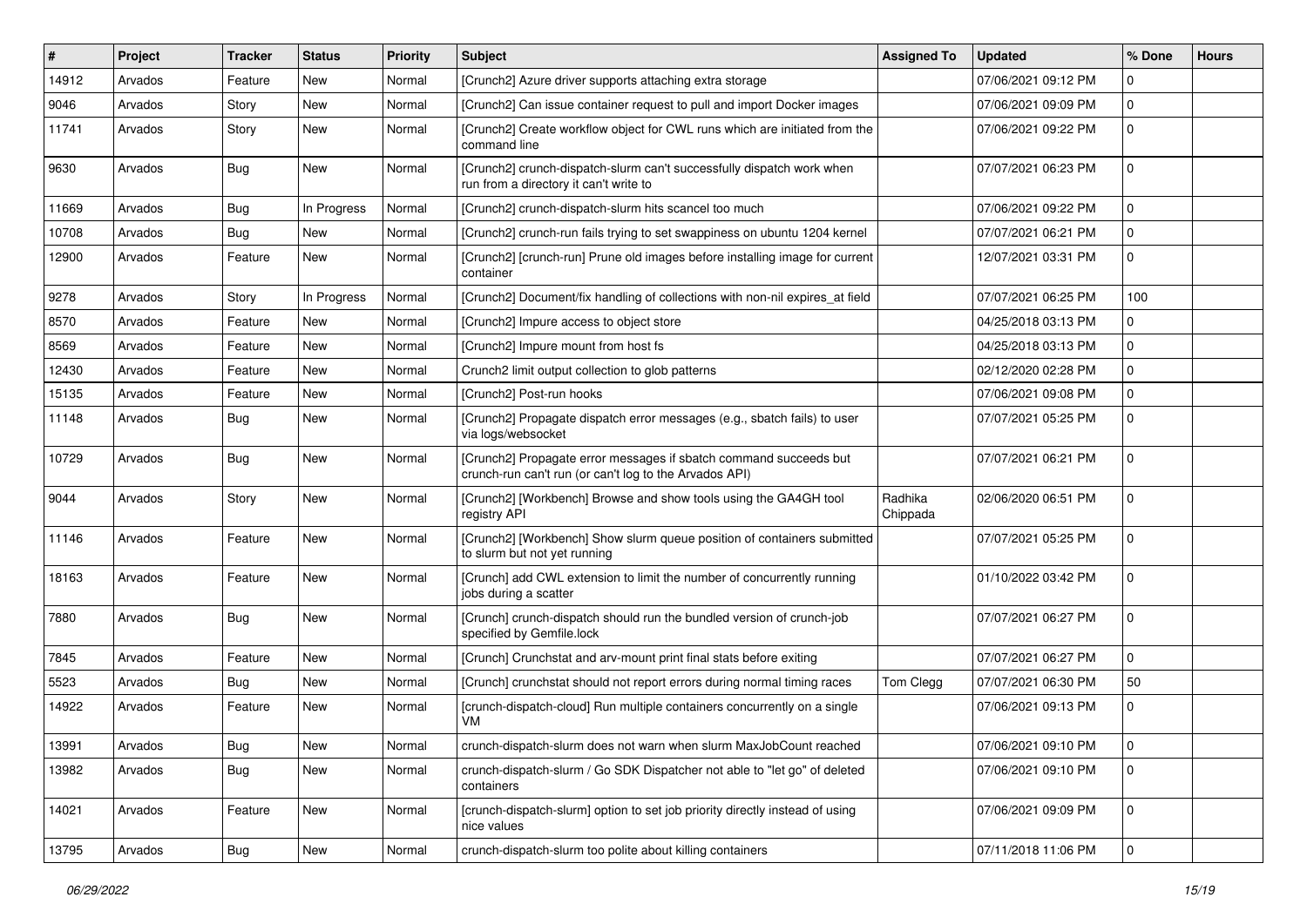| $\#$  | Project | <b>Tracker</b> | <b>Status</b> | <b>Priority</b> | <b>Subject</b>                                                                                                                              | <b>Assigned To</b> | <b>Updated</b>      | % Done       | <b>Hours</b> |
|-------|---------|----------------|---------------|-----------------|---------------------------------------------------------------------------------------------------------------------------------------------|--------------------|---------------------|--------------|--------------|
| 13142 | Arvados | Bug            | <b>New</b>    | Normal          | crunch-dispatch-slurm uses a surprising number of file descriptors, and<br>stops dispatching when it gets a "too many open files" error     |                    | 07/06/2021 09:15 PM | 100          |              |
| 4494  | Arvados | Bug            | New           | Normal          | [Crunch] Do more error-checking and show more diagnostic info when<br>installing a Docker image                                             |                    | 07/07/2021 06:35 PM | $\mathbf 0$  |              |
| 8121  | Arvados | <b>Bug</b>     | <b>New</b>    | Normal          | [CRUNCH] Fail gracefully when arvados repo doesn't exists                                                                                   |                    | 07/07/2021 06:27 PM | $\mathbf{0}$ |              |
| 5459  | Arvados | Feature        | <b>New</b>    | Normal          | [Crunch] Job logs include node-level resource usage statistics (cpu, ram,<br>swap, etc)                                                     |                    | 07/07/2021 06:30 PM | $\Omega$     |              |
| 3801  | Arvados | Task           | <b>New</b>    | Normal          | crunch-job should treat intermittent Docker failures as temporary failures                                                                  |                    | 03/09/2017 09:43 PM | $\mathbf 0$  |              |
| 10514 | Arvados | <b>Bug</b>     | <b>New</b>    | Normal          | [crunch-job] use docker instead of docker.io                                                                                                |                    | 07/07/2021 06:22 PM | $\mathbf 0$  |              |
| 8869  | Arvados | <b>Bug</b>     | <b>New</b>    | Normal          | [Crunch] Job was repeatedly retried on same bad compute node until<br>abandoned                                                             |                    | 07/07/2021 06:25 PM | $\mathbf 0$  |              |
| 8774  | Arvados | Story          | <b>New</b>    | Normal          | [Crunch] Limit maximum wait time between retries                                                                                            |                    | 07/07/2021 06:25 PM | $\mathbf 0$  |              |
| 3093  | Arvados | Story          | <b>New</b>    | Normal          | [Crunch] Pipeline can use other pipelines templates as components                                                                           |                    | 07/05/2014 09:34 PM | 0            |              |
| 4302  | Arvados | Feature        | <b>New</b>    | Normal          | [Crunch] Pipelines should not fail immediately after one job failure, but<br>continue running as much as possible                           |                    | 07/07/2021 06:35 PM | $\Omega$     |              |
| 4833  | Arvados | Story          | <b>New</b>    | Normal          | [Crunch] Quick turnaround time when updating a docker image in order to<br>re-run a job                                                     |                    | 07/07/2021 06:31 PM | $\Omega$     |              |
| 5865  | Arvados | Story          | <b>New</b>    | Normal          | [Crunch] Run a local job using a docker image directly from the shell VM<br>(without writing the docker image to Keep)                      |                    | 07/07/2021 06:30 PM | $\mathbf 0$  |              |
| 13403 | Arvados | Feature        | <b>New</b>    | Normal          | [crunch-run] Cancel container on FUSE error                                                                                                 |                    | 07/06/2021 09:13 PM | $\Omega$     |              |
| 18960 | Arvados | Feature        | <b>New</b>    | Normal          | crunch-run can use Go FUSE driver for read-only mounts                                                                                      |                    | 05/04/2022 03:17 PM | 0            |              |
| 4726  | Arvados | Bug            | New           | Normal          | [Crunch] run-command should show helpful error message when<br>task.foreach argument is not a list                                          |                    | 07/07/2021 06:31 PM | $\mathbf 0$  |              |
| 18262 | Arvados | <b>Bug</b>     | <b>New</b>    | Normal          | [crunch-run] handle out-of-diskspace on the compute node better                                                                             |                    | 10/08/2021 09:42 PM | $\mathbf 0$  |              |
| 12170 | Arvados | Bug            | <b>New</b>    | Normal          | crunch-run handling non-group readable files in output directory                                                                            |                    | 07/06/2021 09:19 PM | $\mathbf 0$  |              |
| 17347 | Arvados | Bug            | <b>New</b>    | Normal          | crunch-run -- list fatal error out of memory                                                                                                |                    | 02/05/2021 05:22 PM | 0            |              |
| 17206 | Arvados | Feature        | <b>New</b>    | Normal          | crunch-run reverse proxies HTTP requests to container                                                                                       |                    | 01/19/2021 07:00 PM | $\mathbf{0}$ |              |
| 13636 | Arvados | Bug            | <b>New</b>    | Normal          | crunch-run takes a very long time for CWL steps with large numbers of File<br>inputs - could use a new kind of mounts entry to address this |                    | 07/06/2021 09:10 PM | $\mathbf 0$  |              |
| 14952 | Arvados | Story          | <b>New</b>    | Normal          | [crunchstat-summary] Add arv-mount FUSE ops time                                                                                            |                    | 07/06/2021 09:25 PM | $\mathbf 0$  |              |
| 12854 | Arvados | Bug            | <b>New</b>    | Normal          | [crunchstat-summary] broken option for skip child jobs?                                                                                     |                    | 07/06/2021 09:10 PM | $\pmb{0}$    |              |
| 10531 | Arvados | <b>Bug</b>     | <b>New</b>    | Normal          | [crunchstat-summary] HTML plots should be a superset of text format<br>output                                                               |                    | 07/07/2021 06:22 PM | $\mathbf 0$  |              |
| 8573  | Arvados | Story          | <b>New</b>    | Normal          | crunchstat-summary should calculate averages of all metrics                                                                                 |                    | 07/06/2021 09:11 PM | $\mathbf 0$  |              |
| 10390 | Arvados | Bug            | <b>New</b>    | Normal          | crunchstat-summary should explain why "(no report generated)" when<br>possible                                                              |                    | 07/06/2021 09:11 PM | $\mathbf 0$  |              |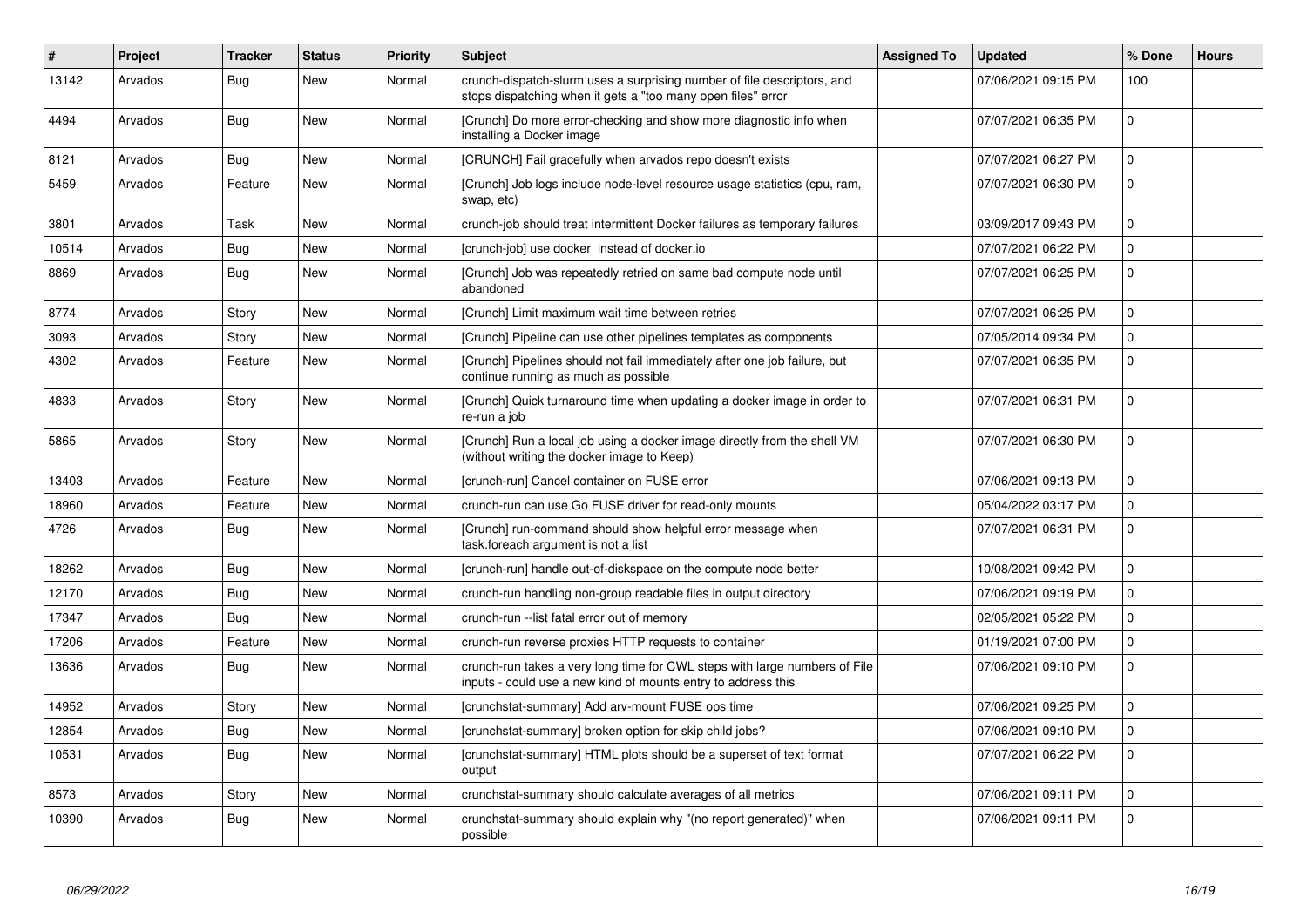| #     | Project                | <b>Tracker</b> | <b>Status</b> | <b>Priority</b> | <b>Subject</b>                                                                                                                                                | <b>Assigned To</b> | <b>Updated</b>      | % Done      | <b>Hours</b> |
|-------|------------------------|----------------|---------------|-----------------|---------------------------------------------------------------------------------------------------------------------------------------------------------------|--------------------|---------------------|-------------|--------------|
| 14997 | Arvados                | Story          | New           | Normal          | [crunchstat-summary] Support multiple data series per graph (e.g. TX/RX,<br>user/sys CPU, etc)                                                                |                    | 07/06/2021 09:09 PM | $\Omega$    |              |
| 7600  | Arvados                | Bug            | New           | Normal          | [Crunch] Unhelpful translation of script parameter outside<br>script_parameters                                                                               |                    | 07/07/2021 06:28 PM | 0           |              |
| 5133  | Arvados                | Feature        | New           | Normal          | [Crunch] Use uncommitted code in a git work tree to run a dockerized<br>crunch job in a VM (using crunch-job or arv-run-pipeline-instance<br>--run-jobs-here) |                    | 07/07/2021 06:30 PM | 0           |              |
| 7328  | Arvados                | Feature        | New           | Normal          | [Crunch] [UX] Standard excepthook to help debug job problems                                                                                                  |                    | 07/07/2021 06:28 PM | 0           |              |
| 12465 | Arvados                | Bug            | New           | Normal          | [crunchv2] Improve crunch-run environment reporting                                                                                                           |                    | 07/06/2021 09:16 PM | $\mathbf 0$ |              |
| 11027 | Arvados                | Bug            | New           | Normal          | [Crunchv2] python thread error after job success                                                                                                              |                    | 07/07/2021 05:26 PM | 0           |              |
| 3180  | Arvados                | Story          | New           | Normal          | [Crunch] When a job fails in a pipeline instance, should the other<br>queued/running jobs get cancelled automatically?                                        |                    | 10/03/2014 04:52 PM | 0           |              |
| 6009  | Arvados                | Feature        | <b>New</b>    | Normal          | curover.se/path/to/file should try to download the file if available                                                                                          |                    | 01/15/2020 07:50 PM | 0           |              |
| 17577 | Arvados                | Bug            | New           | Normal          | Current description not shown under Edit Project                                                                                                              |                    | 04/22/2021 06:55 AM | 0           |              |
| 16038 | Arvados<br>Workbench 2 | Bug            | New           | Normal          | Custom Enum Type in the workflow breaks the Workflow runner Wizard                                                                                            |                    | 02/12/2020 03:18 PM | 0           |              |
| 17054 | Arvados                | Feature        | In Progress   | Normal          | Custom naming for scatter steps                                                                                                                               |                    | 05/04/2022 03:19 PM | $\mathbf 0$ |              |
| 10614 | Arvados                | Bug            | <b>New</b>    | Normal          | [CWL] a-c-r maximum recursion depth exceeded error                                                                                                            |                    | 07/07/2021 06:21 PM | 0           |              |
| 10328 | Arvados                | Feature        | New           | Normal          | [CWL] a-c-r option to resubmit failed jobs                                                                                                                    |                    | 07/07/2021 06:22 PM | 0           |              |
| 15249 | Arvados                | Feature        | New           | Normal          | [cwl] a-c-r supports --js-console                                                                                                                             |                    | 07/06/2021 09:08 PM | 0           |              |
| 8672  | Arvados                | Story          | New           | Normal          | [CWL] arvados-cwl-runner creates new project for pipeline run                                                                                                 |                    | 06/02/2021 07:43 PM | 0           |              |
| 10206 | Arvados                | <b>Bug</b>     | New           | Normal          | [CWL] arvados-cwl-runner may not be handling input files on keep mount<br>correctly                                                                           |                    | 07/07/2021 06:23 PM | $\mathbf 0$ |              |
| 10978 | Arvados                | Bug            | New           | Normal          | [CWL] Avoid using "+" char in mount paths                                                                                                                     |                    | 07/07/2021 05:26 PM | 0           |              |
| 9755  | Arvados                | <b>Bug</b>     | New           | Normal          | [CWL] Creating intermediate folders in working directory (fails in<br>cwl-runner)                                                                             |                    | 07/07/2021 06:23 PM | $\mathbf 0$ |              |
| 9964  | Arvados                | Bug            | <b>New</b>    | Normal          | [CWL][Crunch2][Crunch] crunchrunner should use CWL globs to output<br>data to keep                                                                            | Tom Morris         | 07/07/2021 06:23 PM | 0           |              |
| 9965  | Arvados                | Bug            | New           | Normal          | [CWL][Crunch][Crunch2] crunchrunner should ignore hidden directories<br>when uploading to keep                                                                | <b>Tom Morris</b>  | 07/07/2021 06:23 PM | $\mathbf 0$ |              |
| 13053 | Arvados                | Bug            | In Progress   | Normal          | [CWL] discover_secondary_files not processing expressions                                                                                                     |                    | 02/08/2018 03:44 PM | $\mathbf 0$ |              |
| 12331 | Arvados                | <b>Bug</b>     | New           | Normal          | [CWL] Does not distinguish between keep references to File and Directory<br>when selected in Workbench template                                               |                    | 07/06/2021 09:18 PM | 0           |              |
| 15279 | Arvados                | Feature        | New           | Normal          | [cwl] expressions in keep_cache                                                                                                                               |                    | 07/06/2021 09:08 PM | $\pmb{0}$   |              |
| 14429 | Arvados                | <b>Bug</b>     | New           | Normal          | [CWL] Initial work dir error                                                                                                                                  |                    | 10/30/2018 08:05 PM | 0           |              |
| 9659  | Arvados                | <b>Bug</b>     | New           | Normal          | [CWL] Jobs crash when arvados/jobs:latest is not suitable to run CWL jobs                                                                                     |                    | 07/07/2021 06:23 PM | 0           |              |
| 14726 | Arvados                | <b>Bug</b>     | New           | Normal          | [CWL] Propagating input file to output gets confusing error                                                                                                   |                    | 01/14/2020 02:59 PM | $\mathbf 0$ |              |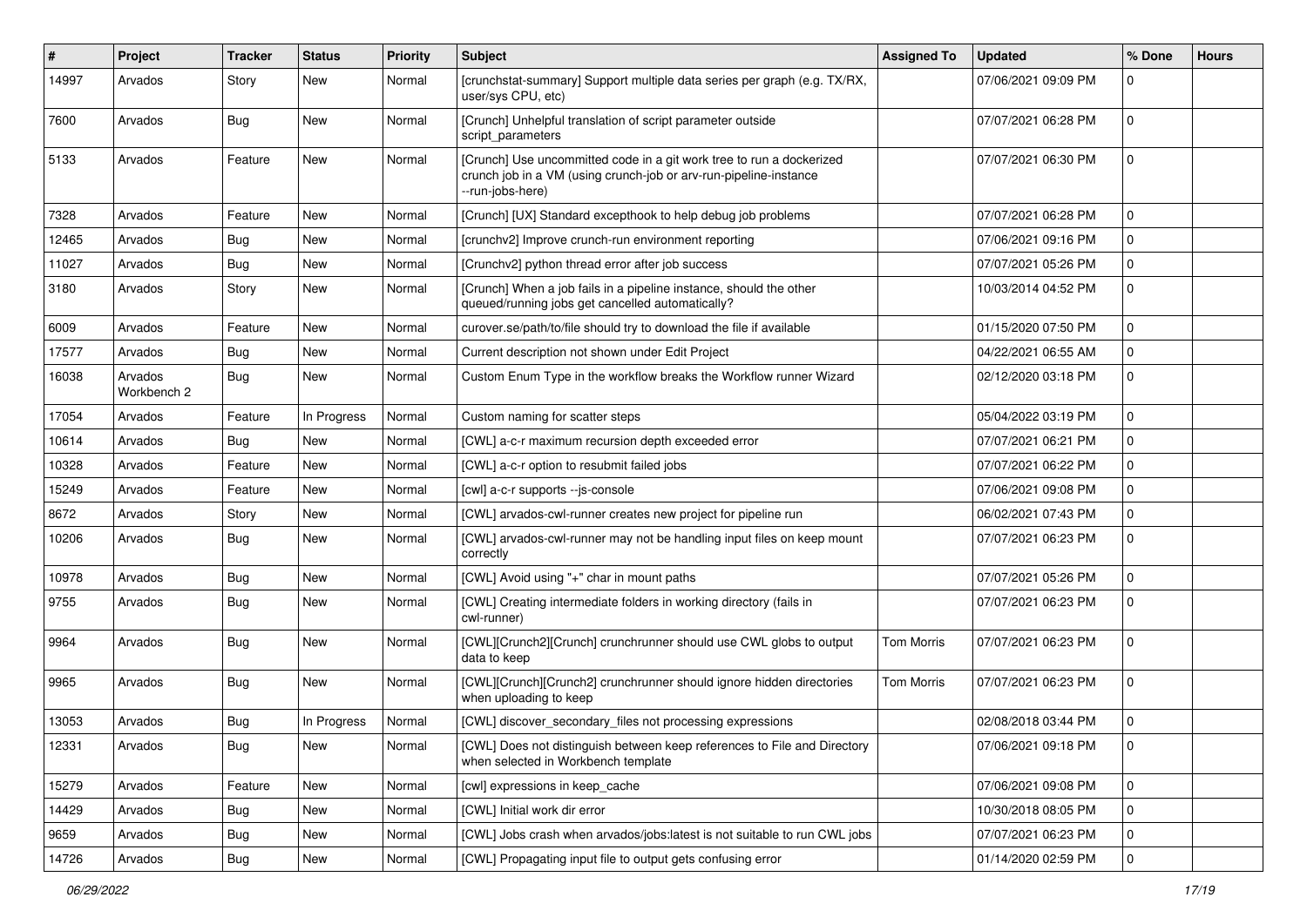| #     | Project                | <b>Tracker</b> | <b>Status</b> | <b>Priority</b> | <b>Subject</b>                                                                                                                | <b>Assigned To</b>  | <b>Updated</b>      | % Done       | <b>Hours</b> |
|-------|------------------------|----------------|---------------|-----------------|-------------------------------------------------------------------------------------------------------------------------------|---------------------|---------------------|--------------|--------------|
| 14923 | Arvados                | Story          | New           | Normal          | [CWL] Reduce memory footprint by using webday to get file/dir listings in<br>collections (instead of Python SDK)              |                     | 07/06/2021 09:09 PM | $\mathbf 0$  |              |
| 10402 | Arvados                | Story          | <b>New</b>    | Normal          | [CWL] Reduce redundant work with subworkflow RunInSingleContainer                                                             |                     | 07/07/2021 06:22 PM | $\mathbf 0$  |              |
| 15580 | Arvados                | Story          | <b>New</b>    | Normal          | [CWL] Register workflow and run from git repo                                                                                 |                     | 07/06/2021 09:08 PM | $\mathbf 0$  |              |
| 13643 | Arvados                | Feature        | New           | Normal          | [CWL] Requirement for storage classes of data                                                                                 |                     | 07/06/2021 09:09 PM | $\pmb{0}$    |              |
| 11442 | Arvados                | Feature        | <b>New</b>    | Normal          | [CWL] Resolve symbolic names to collections                                                                                   |                     | 07/06/2021 09:09 PM | $\mathbf 0$  |              |
| 15535 | Arvados                | Story          | New           | Normal          | [CWL] Run from original CWL, not packed                                                                                       |                     | 07/06/2021 09:12 PM | $\mathbf{0}$ |              |
| 13252 | Arvados                | Bug            | <b>New</b>    | Normal          | [CWL] RunInSingleContainer requirement errors on DockerRequirement<br>even when no such requirement is specified              |                     | 03/03/2020 07:24 PM | $\mathbf{0}$ |              |
| 19170 | Arvados Epics          | Story          | <b>New</b>    | Normal          | <b>CWL-Seek</b>                                                                                                               |                     | 05/31/2022 05:57 PM | $\mathbf{0}$ |              |
| 16011 | Arvados Epics          | Story          | In Progress   | Normal          | CWL support, docs, training, website                                                                                          |                     | 01/26/2022 03:00 PM | $\mathbf 0$  |              |
| 18988 | Arvados                | Feature        | <b>New</b>    | Normal          | [CWL] support singularity/docker hint to make debugging workflows easier                                                      |                     | 04/11/2022 06:29 PM | $\mathbf 0$  |              |
| 18311 | Arvados                | <b>Bug</b>     | <b>New</b>    | Normal          | [cwl] test 221 in the 1.2 conformance suite is failing on singularity                                                         | Peter Amstutz       | 06/22/2022 02:56 PM | $\mathbf 0$  |              |
| 18362 | Arvados                | Story          | New           | Normal          | cwltest results for Arvados produces badges which can be linked to from<br>commonwl.org                                       |                     | 11/10/2021 05:41 PM | $\mathbf 0$  |              |
| 15692 | Arvados                | Bug            | <b>New</b>    | Normal          | [CWL] test with arvbox integration tests use tests inside image                                                               |                     | 07/06/2021 09:08 PM | $\pmb{0}$    |              |
| 17918 | Arvados                | Bug            | New           | Normal          | cwltool 'id' changes packing behavior                                                                                         | Peter Amstutz       | 06/22/2022 02:56 PM | $\mathbf 0$  |              |
| 10696 | Arvados                | Bug            | New           | Normal          | [CWL] Tries to run docker inside container where docker is not available,<br>gives IOError                                    |                     | 07/07/2021 06:21 PM | $\mathbf 0$  |              |
| 12345 | Arvados                | Feature        | <b>New</b>    | Normal          | [CWL] Use arv-put collection caching for file uploads                                                                         |                     | 09/27/2017 02:02 PM | $\pmb{0}$    |              |
| 14030 | Arvados                | Feature        | New           | Normal          | [CWL] Use streamable flag as a hint to use keep output                                                                        |                     | 07/06/2021 09:09 PM | $\mathbf{0}$ |              |
| 17005 | Arvados                | Bug            | <b>New</b>    | Normal          | CWL v1.2 Conformance test 83 failed twice on the new Arvados<br>Playground                                                    |                     | 10/14/2020 04:19 PM | $\mathbf{0}$ |              |
| 11515 | Arvados                | Feature        | <b>New</b>    | Normal          | [CWL] [Workbench] Support for copying/moving pipelines                                                                        |                     | 07/06/2021 09:22 PM | $\Omega$     |              |
| 18697 | Arvados<br>Workbench 2 | <b>Bug</b>     | <b>New</b>    | Normal          | Cypress tests for federated scenarios                                                                                         | Lucas Di<br>Pentima | 06/22/2022 02:55 PM | $\mathbf{0}$ |              |
| 18279 | Arvados                | Bug            | <b>New</b>    | Normal          | Data Collection page on 2.3.0 rc2                                                                                             |                     | 10/20/2021 04:45 PM | $\mathbf{0}$ |              |
| 16370 | Arvados                | Bug            | New           | Normal          | data collections from sub projects not listed in the workflow configurator                                                    |                     | 04/25/2020 12:12 PM | $\mathbf 0$  |              |
| 15197 | Arvados<br>Workbench 2 | Support        | <b>New</b>    | Normal          | [Data operation] Folders upload                                                                                               |                     | 12/31/2019 03:20 PM | $\mathbf 0$  |              |
| 13978 | Arvados<br>Workbench 2 | Feature        | New           | Normal          | [Data operation] Outputs expiry (collection view)                                                                             |                     | 11/28/2018 08:31 AM | $\Omega$     |              |
| 15023 | Arvados<br>Workbench 2 | Bug            | <b>New</b>    | Normal          | [Data operations] Adding no-predefined value                                                                                  |                     | 02/12/2020 02:57 PM | $\mathbf 0$  |              |
| 14914 | Arvados<br>Workbench 2 | Bug            | In Progress   | Normal          | [Data operations] After adding a description on existing project "show full<br>description" is not visible until is refreshed |                     | 02/12/2020 02:57 PM | $\mathbf 0$  |              |